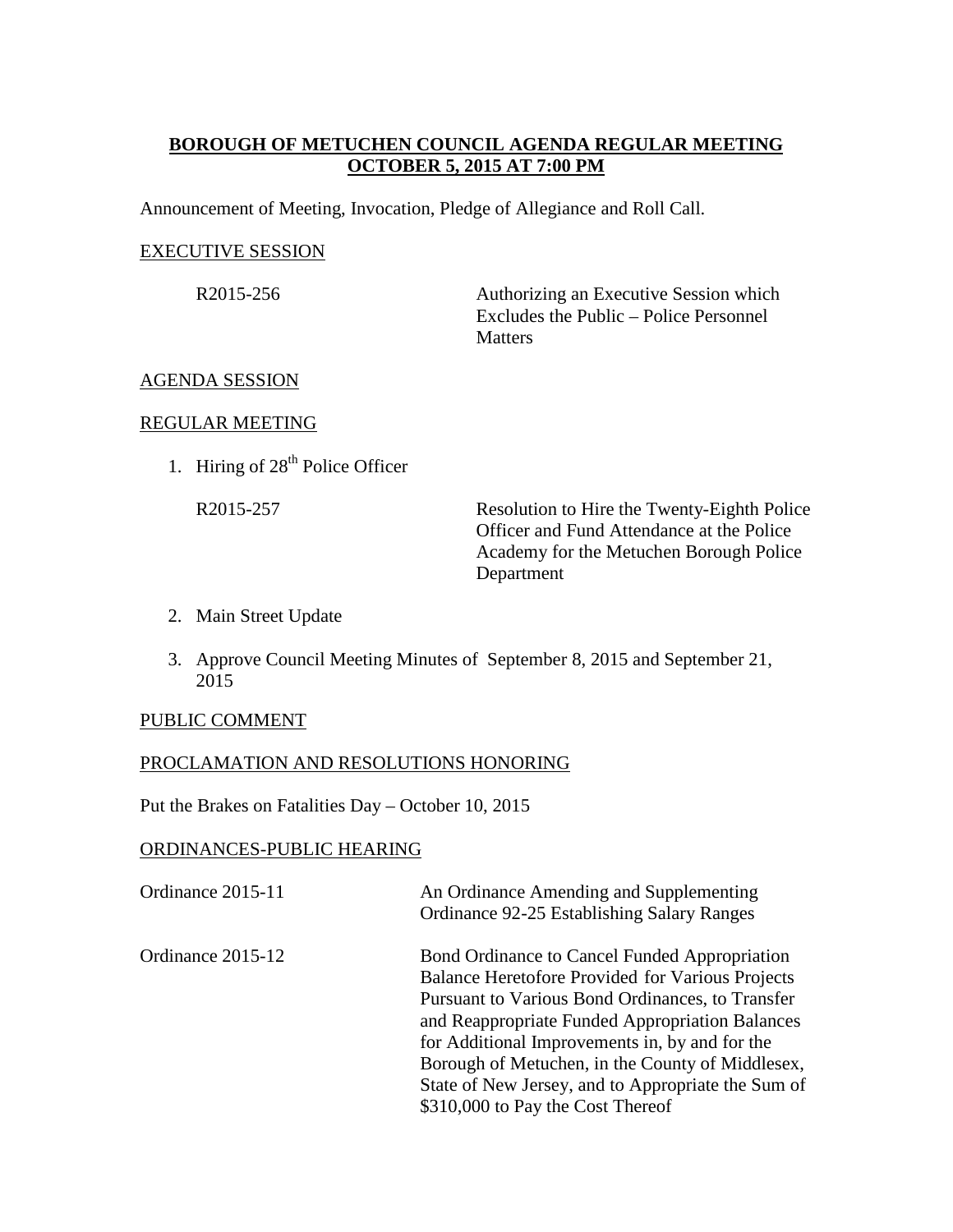## COMMUNICATIONS CONSENT AGENDA – ITEMS A – B

- A. Receive and Accept Pool Commission Meeting Minutes of March 2, 2015, May, 11, 2015 and June 8, 2015
- B. Receive and Accept Block Party/Street Closing for Lynn Court October 17, 2014 (Rain date: October 24, 2015) from 12:00 to 6:00

## OTHER COMMUNICATIONS

## REPORTS OF COUNCILMEMBERS

## REPORTS OF OFFICERS

## REPORT OF THE MAYOR

## NEW BUSINESS CONSENT AGENDA – RESOLUTIONS 2015-237. 2015-258 THROUGH 2015-268

| R2015-237 | Resolution Authorizing the Award of a Non-<br>Fair and Open Contract for Specialized<br>Redevelopment Legal Services from<br>McManimon, Scotland & Baumann, LLC to<br>the Borough of Metuchen        |
|-----------|------------------------------------------------------------------------------------------------------------------------------------------------------------------------------------------------------|
| R2015-258 | Resolution Amending Resolution 2015-161<br><b>Affordable Housing Municipal Shared</b><br><b>Services Defense Agreement</b>                                                                           |
| R2015-259 | Resolution Authorizing the Amendment to<br>Borough's Final Offer to PBA Local #60.<br>and Execution of a Collective Negotiation<br>Agreement between the Borough of<br>Metuchen and P.B.A. Local #60 |
| R2015-260 | <b>Resolution Approving Place to Place</b><br>Transfer of Club License No. 1210-31-014-<br>001 - American Legion Fugle Hummer Post<br>65                                                             |
| R2015-261 | <b>Resolution Refunding Sidewalk Escrow Fee</b><br>#15-006 - 68 Forrest Street                                                                                                                       |
| R2015-262 | Resolution to Reduce 2012, 2013, 2014 and<br>2015 Taxes                                                                                                                                              |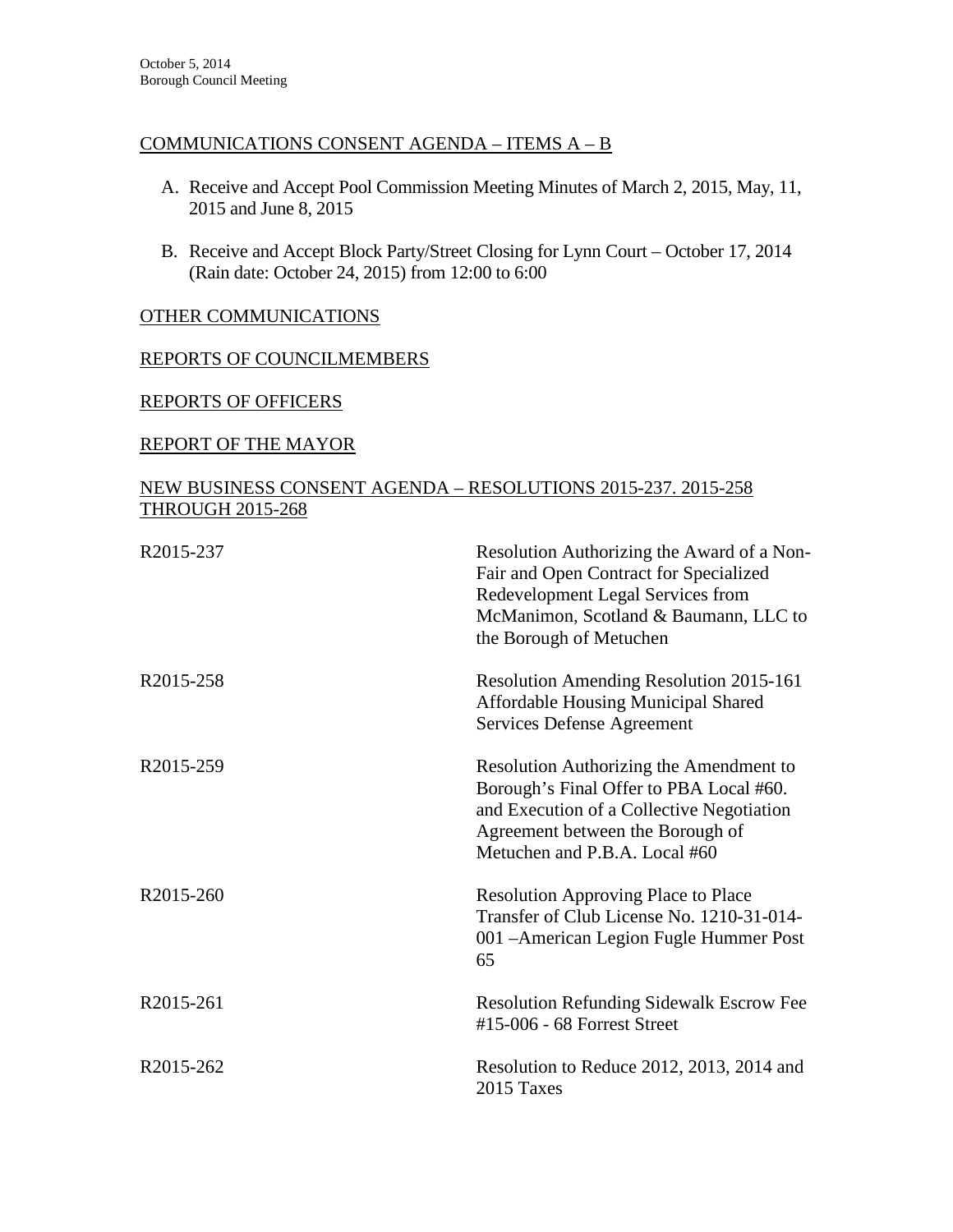| R2015-263                        | <b>Resolution Amending Resolution 2015-247</b><br>Authorizing Release of Performance Bond<br>Guarantee – 424 Middlesex Avenue – Block<br>104, Lot 24                                     |
|----------------------------------|------------------------------------------------------------------------------------------------------------------------------------------------------------------------------------------|
| R2015-264                        | <b>Resolution Amending Resolution 2015-190</b><br>Release of Street Opening Bond #2015-32 -<br>22 Kent Place - John Burton Plumbing &<br>Heating                                         |
| R2015-265                        | <b>Resolution Amending Resolution 2015-214</b><br>Release of Street Opening Bond #2015-33 -<br>209 Central Avenue - Shore Systems<br>Group, LLC                                          |
| R2015-266                        | Resolution Appointing Firefighter –<br>Laureen L. Anderson                                                                                                                               |
| R2015-267                        | <b>Resolution Authorizing Release of Site</b><br><b>Improvement Performance Bond Guarantee</b><br>$-177$ Center Street – Block 55, Lots 4, 5, 6,<br>and $7 - Fox & Fox$ Development, LLC |
| R2015-268                        | <b>Resolution Amending Resolution 2015-101</b><br><b>Authorizing Purchase from Middlesex</b><br><b>Regional Educational Services Commission</b><br>for Regular Unleaded and Diesel Fuel  |
| R2015-269                        | <b>Resolution Authorizing State Contract</b><br><b>Purchase for Police Vehicle</b>                                                                                                       |
| R2015-270                        | <b>Resolution Authorizing State Contract</b><br><b>Purchase for Public Works Truck</b>                                                                                                   |
| <b>OTHER NEW BUSINESS</b>        |                                                                                                                                                                                          |
| R2015-271                        | Resolution Authorizing the Payment of the<br>Bill List in the amount of \$                                                                                                               |
| <b>APPOINTMENTS</b>              |                                                                                                                                                                                          |
| <b>ORDINANCES - INTRODUCTION</b> |                                                                                                                                                                                          |

# COMMENTS FROM THE PUBLIC ON NEW BUSINESS MATTERS ONLY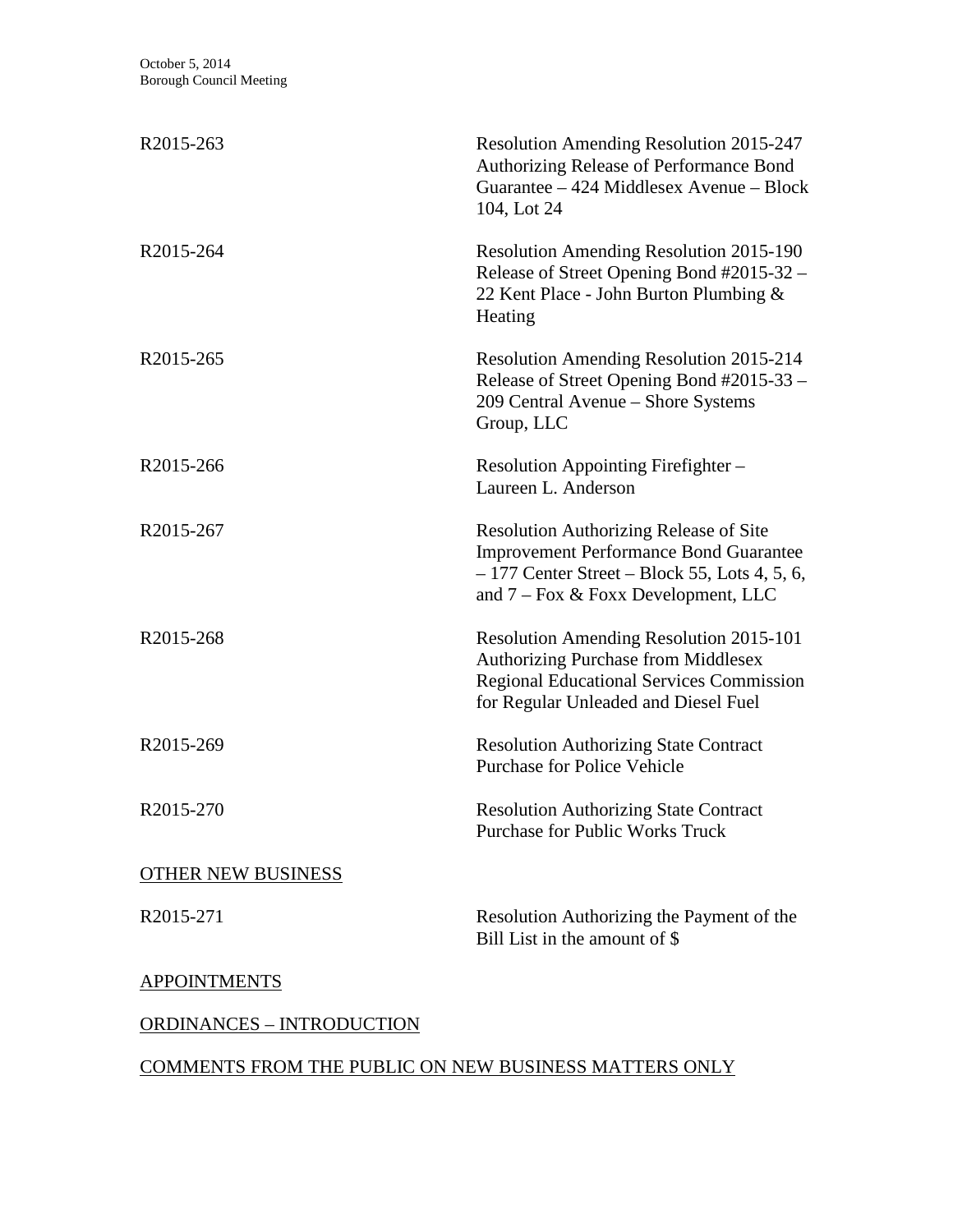## ADJOURNMENT

The Borough of Metuchen does not discriminate against persons with disabilities. Those individuals requiring auxiliary aids and services were necessary must notify the ADA Coordinator of the Borough of Metuchen at least seventy-two (72) hours in advance of the meeting or scheduled activity.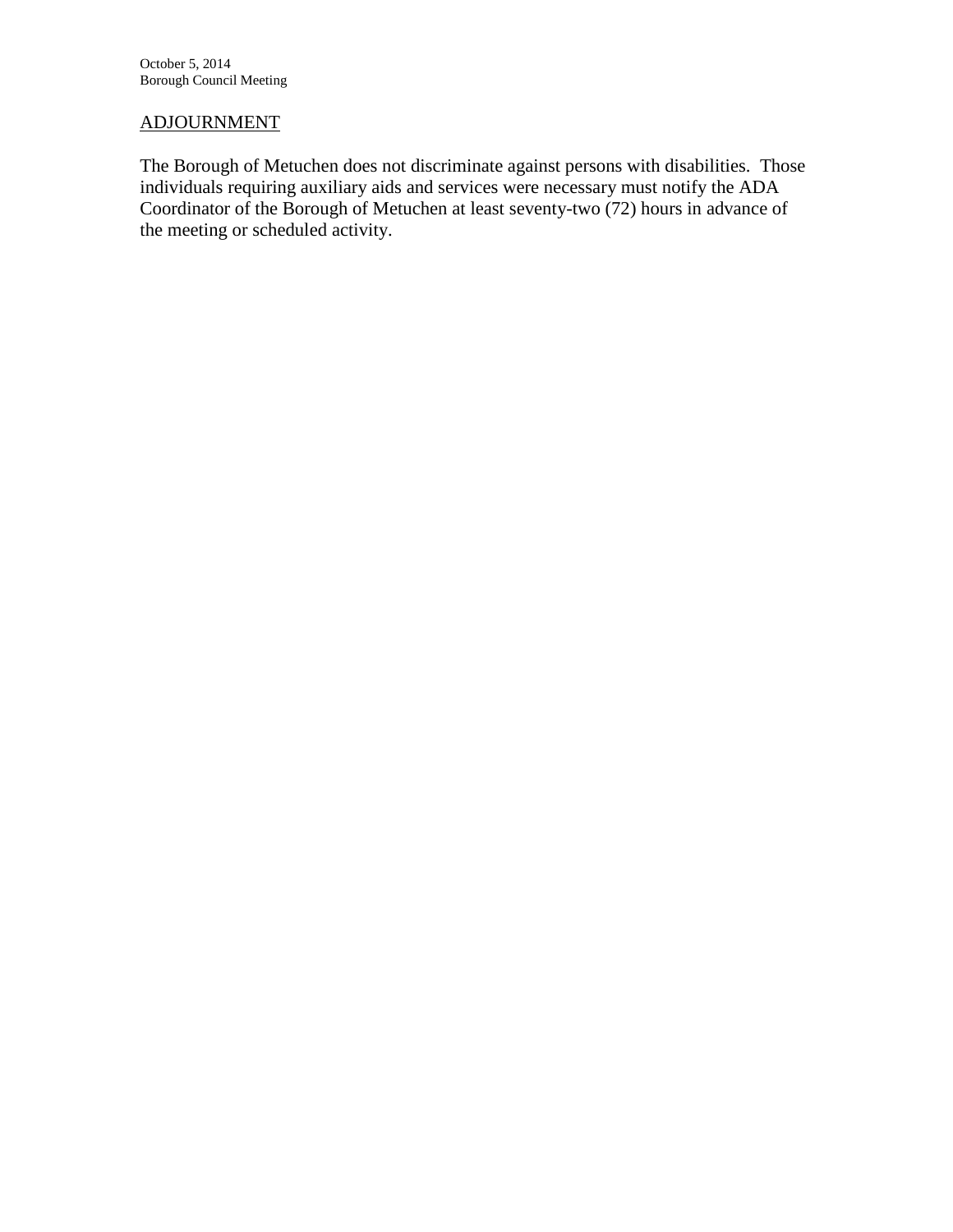*Borough of Metuchen County of Middlesex State of New Jersey*

## **AUTHORIZING AN EXECUTIVE SESSION WHICH EXCLUDES THE PUBLIC – POLICE PERSONNEL MATTER**

**BE IT RESOLVED** that the Council of the Borough of Metuchen hereby moves to go into Executive Session on October 5, 2015 at 7:00 PM preceding the general meeting in Borough Hall located at 500 Main St., Metuchen that will be limited only to consideration of an item or items with respect to which the public may be excluded pursuant to section 7b of the Open Public Meetings Act.

The general nature of the subject or subjects to be discussed:

### Police Personnel Matter

Stated as precisely as presently possible the matter discussed in and minutes of the closed session shall be disclosed to the public when the reason for confidentiality no longer exists.

The public is excluded from said meeting, and further notice is dispensed with, all in accordance with sections 8 and 4a of the Open Public Meetings Act.

| <b>COUNCILMEMBER</b> | <b>YES</b> | NO | NV | AB | <b>COUNCILMEMBER</b> | <b>YES</b>    | NO | NV | AB |
|----------------------|------------|----|----|----|----------------------|---------------|----|----|----|
| <b>LEIBERIED</b>     |            |    |    |    | <b>MULDOON</b>       |               |    |    |    |
| <b>GRAYZEL</b>       |            |    |    |    | <b>RASMUSSEN</b>     |               |    |    |    |
| <b>INSERRO</b>       |            |    |    |    | <b>WALLACE</b>       |               |    |    |    |
| <b>MOTION</b>        |            |    |    |    | <b>SECOND</b>        |               |    |    |    |
| X – INDICATES VOTE   |            |    |    |    | AB-ABSENT            | NV-NOT VOTING |    |    |    |

I hereby certify the foregoing to be a true copy of a resolution adopted by the Borough Council of the Borough of Metuchen, Middlesex County, New Jersey at a regular meeting held on October 5, 2015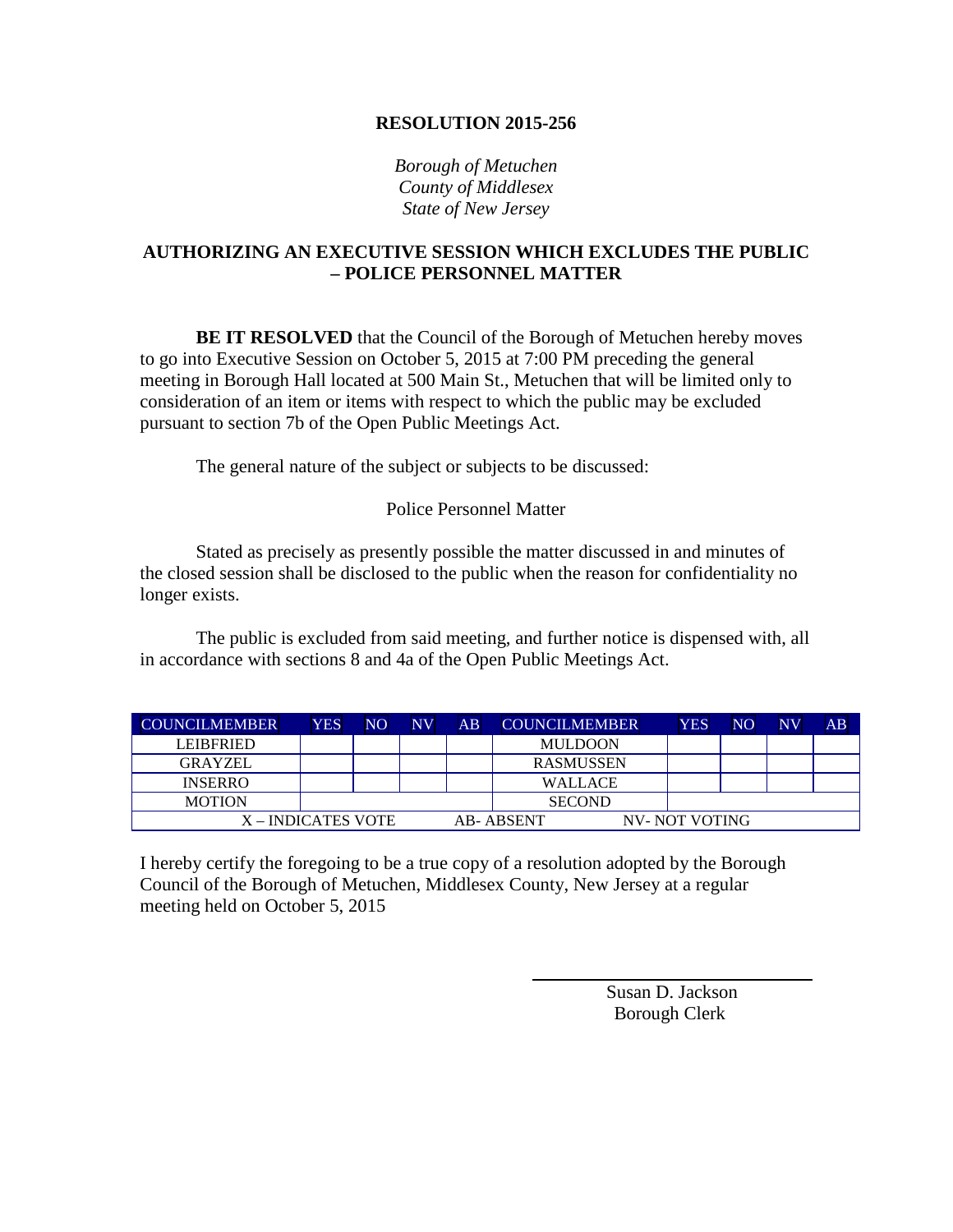*Borough of Metuchen County of Middlesex State of New Jersey* 

## **RESOLUTION TO HIRE THE TWENTY-EIGHTH POLICE OFFICER AND FUND ATTENDENCE AT THE POLICE ACADEMY FOR THE METUCHEN BOROUGH POLICE DEPARTMENT**

**WHEREAS,** there is a need for the Metuchen Borough Police Department to have twenty-eight full-time Police Officers on staff in order to maintain a full-time Police Traffic Safety Officer; and

**WHEREAS,** it is mandatory that all new Police Officers either be PTC certified or be hired, attend, and graduate from the Police Academy in order to become a full-time Police Officer in the Borough of Metuchen.

**BE IT RESOLVED,** the Mayor and Borough Council of the Borough of Metuchen has given permission to the Chief of Police to interview new candidates for recommendation to hire as a Police Officer for the Metuchen Police Department of the Borough of Metuchen, County of Middlesex, State of New Jersey and for the Borough of Metuchen to fund attendance at the Police Academy through the Police Department budget in accordance with law being effective October 5, 2015.

| <b>COUNCILMEMBER</b> | <b>YES</b> | NO | <b>NV</b> | AB | <b>COUNCILMEMBER</b> | <b>YES</b>    | N <sub>O</sub> | $\overline{\text{NV}}$ | AB |
|----------------------|------------|----|-----------|----|----------------------|---------------|----------------|------------------------|----|
| <b>LEIBFRIED</b>     |            |    |           |    | <b>MULDOON</b>       |               |                |                        |    |
| <b>GRAYZEL</b>       |            |    |           |    | <b>RASMUSSEN</b>     |               |                |                        |    |
| <b>INSERRO</b>       |            |    |           |    | <b>WALLACE</b>       |               |                |                        |    |
| <b>MOTION</b>        |            |    |           |    | <b>SECOND</b>        |               |                |                        |    |
| X – INDICATES VOTE   |            |    |           |    | AB-ABSENT            | NV-NOT VOTING |                |                        |    |

I hereby certify the foregoing to be a true copy of a resolution adopted by the Borough Council of the Borough of Metuchen, Middlesex County, New Jersey at a regular meeting held on October 5, 2015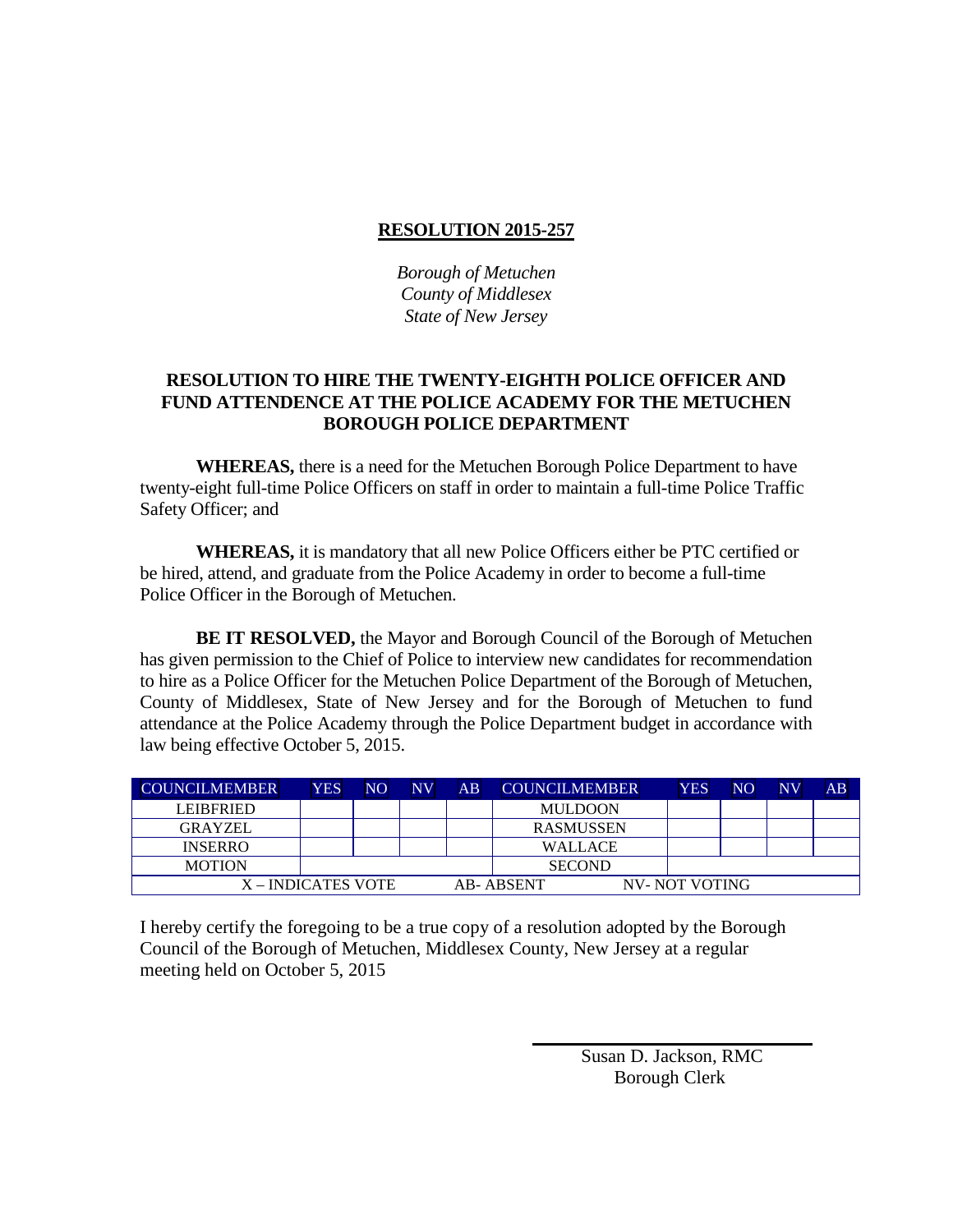### **BOROUGH OF METUCHEN ORDINANCE NO. 2014-142015-11**

*Borough of Metuchen County of Middlesex State of New Jersey*

**Formatted:** Font: Italic

#### **AN ORDINANCE AMENDING AND SUPPLEMENTING ORDINANCE NO. 92-25 ESTABLISHING SALARY RANGES.**

#### **[STATEMENT OF PURPOSE: TO AMEND THE MINIMUM AND MAXIMUM WAGE RANGES FOR CERTAIN BOROUGH EMPLOYEES]**

**BE IT ORDAINED,** by the Mayor and Council of the Borough of Metuchen that Ordinance No. 92-25 as amended and supplemented be further amended as follows:

**1**. Section I, Group I is hereby amended by deleting the existing minimum and maximum ranges and titles and replacing them with the following:

**A**. The hourly range of compensation for the public works positions hereinafter named shall be as follows, all payable in bi-weekly installments except as otherwise provided for:

| <b>POSITION</b>                     | <b>MINIMUM</b> | <b>MAXIMUM</b> |
|-------------------------------------|----------------|----------------|
| Pump Operator                       | \$27.40        | 28.61          |
| Maintenance Repairman               | 27.20          | 28.39          |
| Master Mechanic                     | 26.98          | 28.17          |
| <b>Heavy Equipment Operator</b>     | 26.98          | 28.17          |
| <b>Head Forestry</b>                | 26.56          | 28.17          |
| <b>Assistant Equipment Operator</b> | 26.05          | 27.20          |
| Forestry                            | 26.05          | 27.20          |
| Assistant Mechanic                  | 26.05          | 27.20          |
| <b>Assistant Pump Operator</b>      | 26.05          | 27.20          |
| Parks Worker                        | 26.05          | 27.20          |
| Drivers                             | 25.21          | 26.32          |
| Custodians                          | 24.86          | 25.97          |
| Laborer                             | 24.47          | 25.56          |

 The base rate of compensation of each employee as determined by the collective bargaining agreement shall be within the respective hourly rate as set forth in this Ordinance.

Additional compensation by way of holiday pay, longevity, overtime, sick days, personal days, insurance benefits and other matter related thereto are fully set forth in the collective bargaining agreement and are hereby incorporated in this ordinance.

**B**. The salary range of compensation of all officers of the police department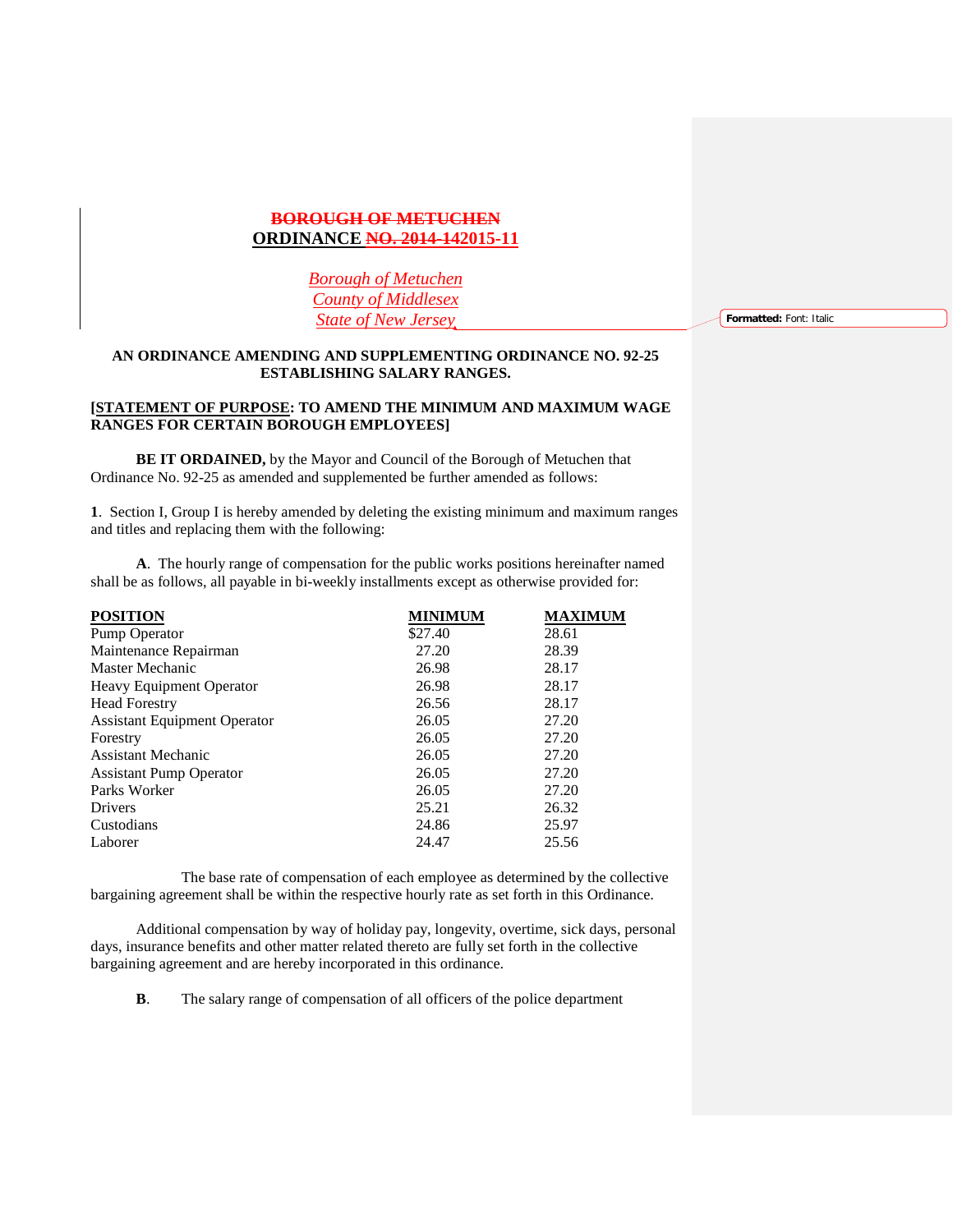hereinafter named shall be as follows, all payable in equal bi-weekly installments except as otherwise provided for:

| <b>Position</b> | Minimum | Maximum |
|-----------------|---------|---------|
| Sergeant        | 92.691  | 99,089  |
| Detective       | 87.537  | 93.580  |
| Patrolman       | 41.401  | 90.713  |

Additional compensation by way of Corporal assignment, holiday pay, longevity, overtime, sick days, personal days, insurance benefits and other matters related are fully set forth in the collective bargaining agreement and are hereby incorporated in this ordinance.

**C.** The salary range of compensation for the administrative employees hereinafter named shall be as follows, all payable in bi-weekly installments except as otherwise provided for:

| <b>RANGE</b> | <b>MINIMUM</b> | <b>MAXIMUM</b> |                                            |
|--------------|----------------|----------------|--------------------------------------------|
| 3            | \$18,000       | \$38,000       | Clerk Typist, Secretary, Deputy            |
|              |                |                | Court Administrator, Office                |
|              |                |                | Assistant,                                 |
| 4            | \$19,000       | \$41,000       | <b>Telecommunications Operator</b>         |
| 6            | \$20,000       | \$45,000       | Accounting/Tax Clerk, Library Assistant II |
|              | \$21,000       | \$51,000       | Head Telecommunications Operator,          |
|              |                |                | Library Assistant I                        |
| 8            | \$26,000       | \$54,000       | Children's Librarian,                      |
|              |                |                | <b>Adult Services Librarian</b>            |
| 9            | \$33,000       | \$58,000       | Assistant Administrator,                   |
|              |                |                | Reference Librarian                        |
| 11           | \$41,000       | \$80,000       | <b>Library Director</b>                    |
|              |                |                |                                            |

**2**. Section I, Group II is hereby amended by deleting the existing salary and titles and replacing them with the following:

| <b>POSITION</b>                 | <b>MINIMUM</b> | <b>MAXIMUM</b> | <b>PER</b> |
|---------------------------------|----------------|----------------|------------|
| Video Coordinator               | \$10.00        | \$30.00        | hour       |
| Asst. Video Coordinator         | \$10.00        | 18.00<br>\$    | hour       |
| <b>Bus Drivers</b>              | \$10.00        | 17.00          | hour       |
| Pages and Junior Assistants     | \$7.25         | \$18.00        | hour       |
| Library Bookkeeper              | \$20.00        | \$22.00        | hour       |
| Library Intern/Child Services   | \$22.00        | \$26.00        | hour       |
| Young Adult Librarian           | \$26.00        | \$29.00        | hour       |
| Part-Time Clerk and Secretaries | 8.00<br>\$     | 17.00<br>\$.   | hour       |
| <b>Construction Official</b>    | \$50.00        | \$100.00       | day        |
| Plumbing Subcode Official       | \$30.00        | 40.00          | day        |
|                                 |                |                |            |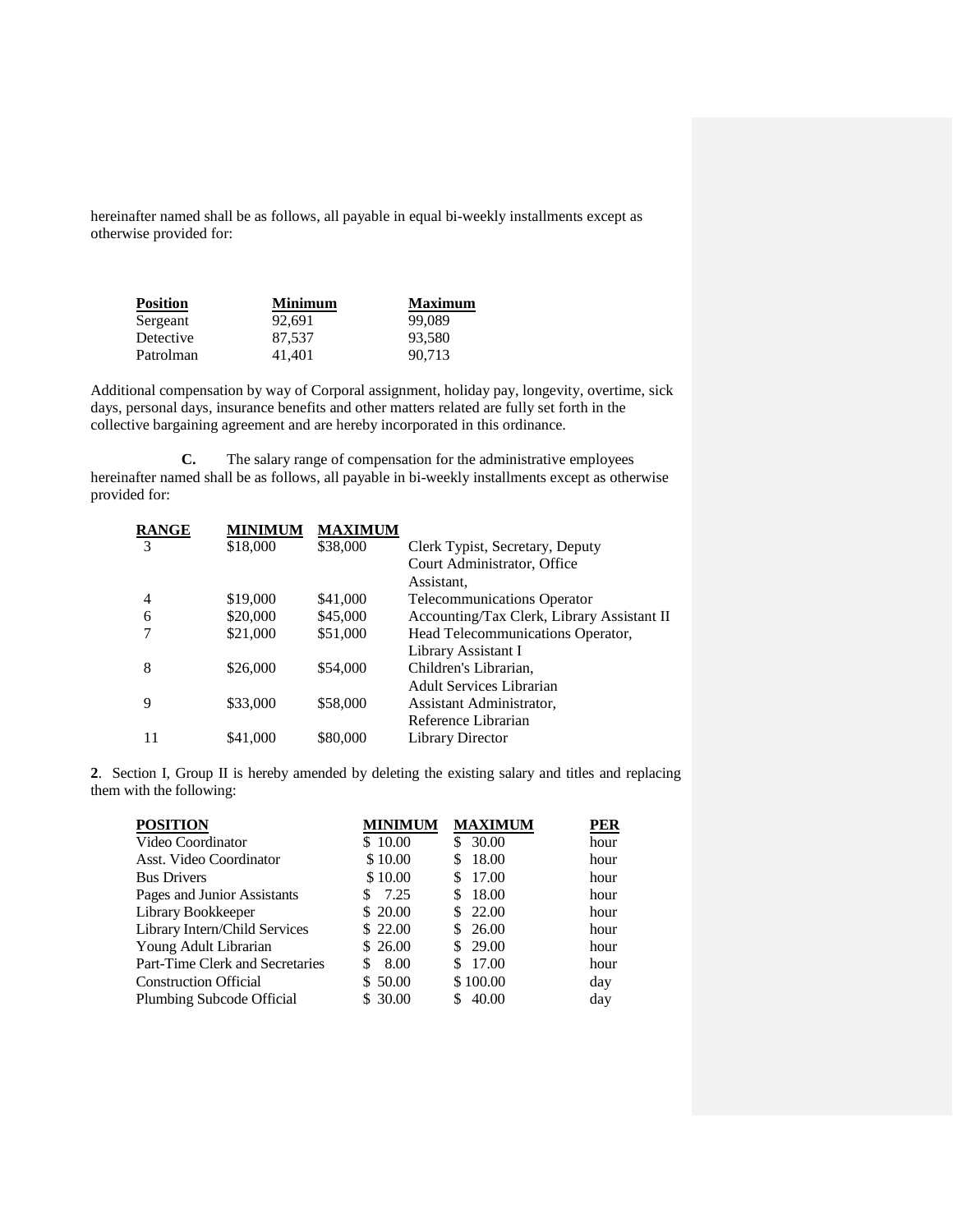| Plumbing Inspector                   | \$90.00     | \$110.00    | day  |
|--------------------------------------|-------------|-------------|------|
| Electrical Subcode Official          | \$ 30.00    | \$40.00     | day  |
| <b>Electrical Inspector</b>          | 90.00<br>S. | \$110.00    | day  |
| Fire Subcode Official                | 28.00<br>S. | 38.00<br>S. | day  |
| Fire Inspector                       | 86.00<br>S. | \$104.00    | day  |
| <b>Bulding Subcode Official</b>      | 30.00<br>\$ | 40.00<br>\$ | day  |
| <b>Building Inspector</b>            | 90.00<br>S. | \$110.00    | day  |
| Alternate Subcode Officials          | \$28.00     | 40.00<br>S. | day  |
| Alternate Inspectors                 | \$86.00     | \$110.00    | day  |
| Janitors, Firehouse                  | \$1,000     | \$ 4,500    | year |
| Fire Official                        | \$ 3,000    | \$12,000    | year |
| Fire Inspectors                      | \$ 3,000    | \$10,000    | year |
| Office of Emergency Management       |             |             |      |
| Director                             | 6,000<br>S. | \$9,000     | year |
| Registrar                            | \$ 3,000    | \$12,000    | year |
| Deputy Registrar                     | 1,000<br>S. | \$6,000     | year |
| <b>School Crossing Guards</b>        | 10.00<br>S. | \$16.00     | hour |
| Municipal Alliance Coordinator       | \$ 5,000    | \$ 8,000    | year |
| <b>C-3 Sanitary Sewer Collection</b> |             |             |      |
| <b>System Operator</b>               | \$6,000     | \$ 8,000    | year |
|                                      |             |             |      |

**3**. Section I, Group III is hereby amended by deleting the existing salary ranges and titles and replacing with the following:

| <b>POSITION</b>                 | <b>MINIMUM</b> | <b>MAXIMUM</b> | <b>PER</b> |
|---------------------------------|----------------|----------------|------------|
| Tennis Instructor               | \$9.00         | \$15.00        | hourly     |
| <b>Tennis Director</b>          | \$75.00        | \$85.00        | hourly     |
| <b>Art Director</b>             | \$50.00        | \$75.00        | hourly     |
| Cooking Director                | \$40.00        | \$50.00        | hourly     |
| <b>Field Hockey Director</b>    | \$30.00        | \$40.00        | hourly     |
| Field Hockey Coach              | \$20.00        | \$30.00        | hourly     |
| <b>Field Hockey Referees</b>    | \$10.00        | \$15.00        | per game   |
| Drama Director                  | \$50.00        | \$75.00        | hourly     |
| T-ball/Softball Instructor      | \$15.00        | \$30.00        | hourly     |
| <b>Field Hockey Instructors</b> | \$8.00         | \$20.00        | hourly     |
| Camp Director                   | \$10.45        | \$20.00        | hourly     |
| <b>Recreation Specialist</b>    | \$ 7.25        | \$10.00        | hourly     |
| Senior Counselor                | 8.25<br>\$     | \$9.25         | hourly     |
| <b>Recreation Assistant</b>     | 7.25<br>\$     | \$ 8.25        | hourly     |
| Junior Counselor                | 7.25<br>S      | 8.25<br>\$     | hourly     |
| Camp Director                   | \$18.00        | \$25.00        | hourly     |
| <b>Wrestling Counselor</b>      | 200<br>S       | 300<br>\$      | weekly     |
| <b>Sports Program Director</b>  | 600<br>\$      | 700<br>\$      | weekly     |
| <b>Wrestling Trainer</b>        | 300<br>\$      | \$<br>350      | weekly     |
| Soccer Camp Director            | 725<br>S       | \$<br>850      | weekly     |
| <b>Soccer Counselor</b>         | 150<br>\$      | 400<br>\$      | weekly     |
|                                 |                |                |            |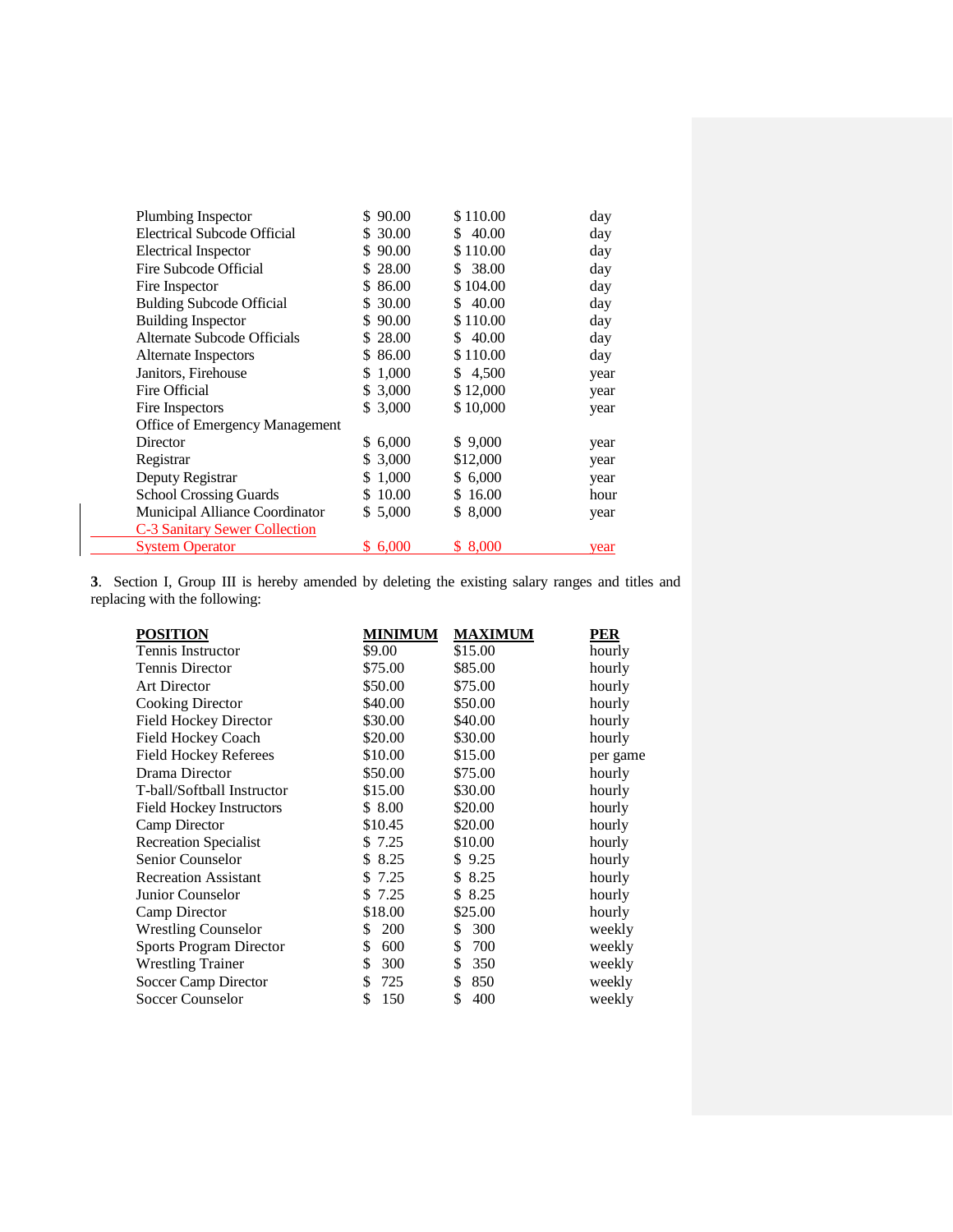| <b>Soccer Trainer</b>      | \$350   | \$ 550  | weekly |
|----------------------------|---------|---------|--------|
| <b>Track Camp Director</b> | \$550   | \$ 800  | weekly |
| <b>Track Advisor</b>       | \$500   | \$ 600  | weekly |
| <b>Track Specialist</b>    | \$300   | \$ 500  | weekly |
| <b>Basketball Director</b> | \$600   | \$ 750  | weekly |
| Umpires                    | \$30.00 | \$50.00 | game   |

4. Section I, Group IV is hereby amended by deleting the existing salary ranges and replacing

with the following:

| <b>POSITION</b>                  | <b>MINIMUM</b> | <b>MAXIMUM</b> | PER    |
|----------------------------------|----------------|----------------|--------|
| Pool Manager                     | \$6,000        | \$10,500       | season |
| <b>Assistant Managers</b>        | \$3,500        | \$ 8,300       | season |
| <b>Aquatics Director</b>         | \$2,000        | 4,000<br>\$    | season |
| Head Swim Team Coach             | \$2,000        | 3,500<br>S.    | season |
| <b>Assistant Swim Team Coach</b> | \$2,000        | \$ 3,000       | season |
| Swim Team Assistant              | 300<br>S.      | 1300<br>\$     | season |
| <b>Head Diving Coach</b>         | \$1,000        | 2,500<br>S.    | season |
| <b>Assistant Diving Coach</b>    | \$1,000        | 2,000<br>S.    | season |
| <b>Activities Director</b>       | \$1,000        | 2,000<br>S.    | season |
| Lifeguard                        | \$6.75         | 9.00<br>S      | hour   |
| Senior Lifeguard                 | \$ 7.75        | \$10.00        | hour   |
| Head Lifeguard                   | \$8.50         | \$11.00        | hour   |
| <b>Head Maintenance</b>          | \$8.00         | \$11.00        | hour   |
| Maintenance                      | \$5.75         | \$<br>7.50     | hour   |
| <b>Photo Staff</b>               | \$5.15         | 7.00<br>\$     | hour   |
| Swim Instructor                  | \$5.15         | 7.00<br>\$     | hour   |
| Gate/Game Attendants             | 5.15<br>S.     | 7.50<br>\$     | hour   |
| <b>Head Gate/Game Attendants</b> | 8.00<br>S      | 8.50<br>\$     | hour   |
|                                  |                |                |        |

**5**. Section I, Group V is hereby amended by deleting the existing salary ranges and replacing

with the following:

| <b>MINIMUM</b> | <b>MAXIMUM</b> | <b>POSITION</b>                |
|----------------|----------------|--------------------------------|
| \$30,000       | \$52,000       | Administrative Secretary       |
| \$32,000       | \$63,000       | <b>Administrative Officer</b>  |
| \$43,000       | \$74,000       | Borough Clerk,                 |
|                |                | Court Administrator            |
| \$48,000       | \$84,000       | Recreation Director,           |
|                |                | Tax Assessor.                  |
|                |                | Senior Citizen Director        |
| \$50,000       | \$90,000       | <b>Public Works Supervisor</b> |
| \$53,000       | \$115,000      | Lieutenant/DPW Supt.           |
|                |                |                                |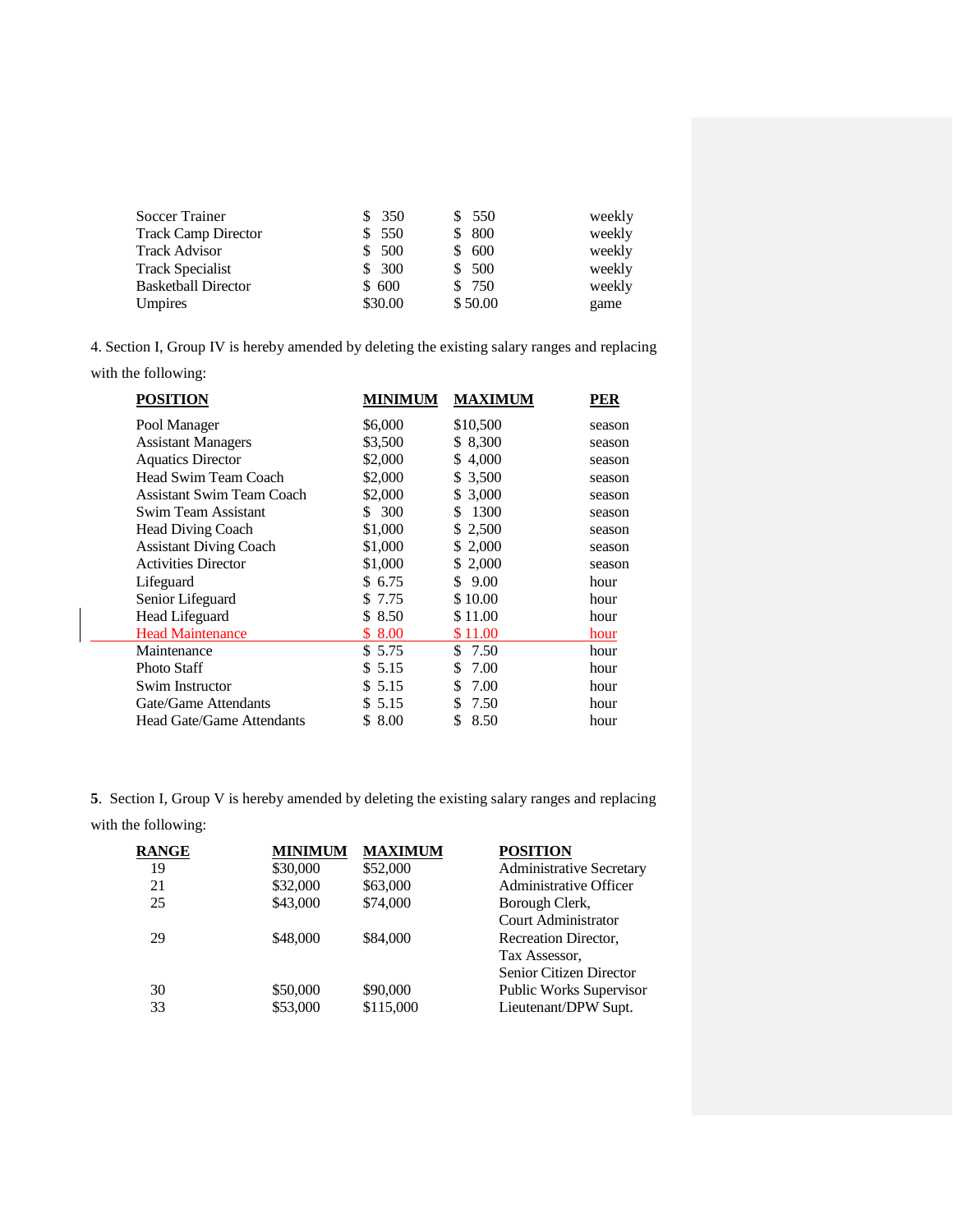| 35 | \$58,000 | \$120,000 | Police Captain, Chief Financial<br>Officer/Tax Collector, Public |
|----|----------|-----------|------------------------------------------------------------------|
|    |          |           | <b>Works Director</b>                                            |
| 36 | \$63,000 | \$123,000 | Borough Engineer                                                 |
| 38 | \$68,000 | \$130,000 | Chief of Police                                                  |
| 40 | \$73,000 | \$137,000 | Borough Administrator                                            |

**6**. Additional compensation by way of holiday pay, longevity, overtime, sick days, personal days, insurance benefits for full time employees not covered in collective bargaining agreements are fully set forth in the Personnel Resolution and amendments thereto previously adopted by the Borough Council and are hereby incorporated in this Ordinance.

**7**. No officer or employee shall be paid at a base rate which is above the maximum rate for any salary range in any of the aforementioned groups. Unless otherwise provided for all new employees or newly promoted employees shall be paid at the minimum rate of the salary range for the position to which they are hired. However, the Borough Administrator may hire a prospective employee who possesses qualifications that are greater than the minimum qualifications for the position at a rate above the minimum rate, but in no case shall a new employee be hired at a rate which is greater than that of a current employee in the same group.

**8**. If any portion of this ordinance is in conflict with any portion of a collective bargaining agreement, then the collective bargaining agreement shall take precedence.

**9**. All ordinances and parts of ordinances inconsistent with the provisions of this Ordinance are hereby repealed.

**10**. This ordinance shall take effect after its publication according to law and the amendments contained herein shall be retroactive to January 1, 20142015.

| <b>COUNCILMEMBER</b>    | YES |  |                            | $\mathbf{A}\mathbf{B}$ | <b>COUNCILMEMBER</b> |  | <u>YES</u>           |  |  |  |  |
|-------------------------|-----|--|----------------------------|------------------------|----------------------|--|----------------------|--|--|--|--|
| <b>LEIBFRIED</b>        |     |  |                            |                        | <b>MULDOON</b>       |  |                      |  |  |  |  |
| <b>GRAYZEL</b>          |     |  |                            |                        | <b>RASMUSSEN</b>     |  |                      |  |  |  |  |
| <b>INSERRO</b>          |     |  |                            |                        | <b>WALLACE</b>       |  |                      |  |  |  |  |
| <b>MOTION</b>           |     |  |                            |                        | <b>SECOND</b>        |  |                      |  |  |  |  |
| <b>X-INDICATES VOTE</b> |     |  | <b>AB-ABSENT</b>           |                        |                      |  | <b>NV-NOT VOTING</b> |  |  |  |  |
|                         |     |  |                            |                        |                      |  |                      |  |  |  |  |
| ATTEST:                 |     |  | <b>BOROUGH OF METUCHEN</b> |                        |                      |  |                      |  |  |  |  |

|                       | Bv:            |
|-----------------------|----------------|
| Susan D. Jackson, RMC | Thomas Vahalla |
| <b>Borough Clerk</b>  | <b>Mayor</b>   |

| Introduced:                          |  |
|--------------------------------------|--|
| Date of Publication of Introduction: |  |
| <b>Final Adoption:</b>               |  |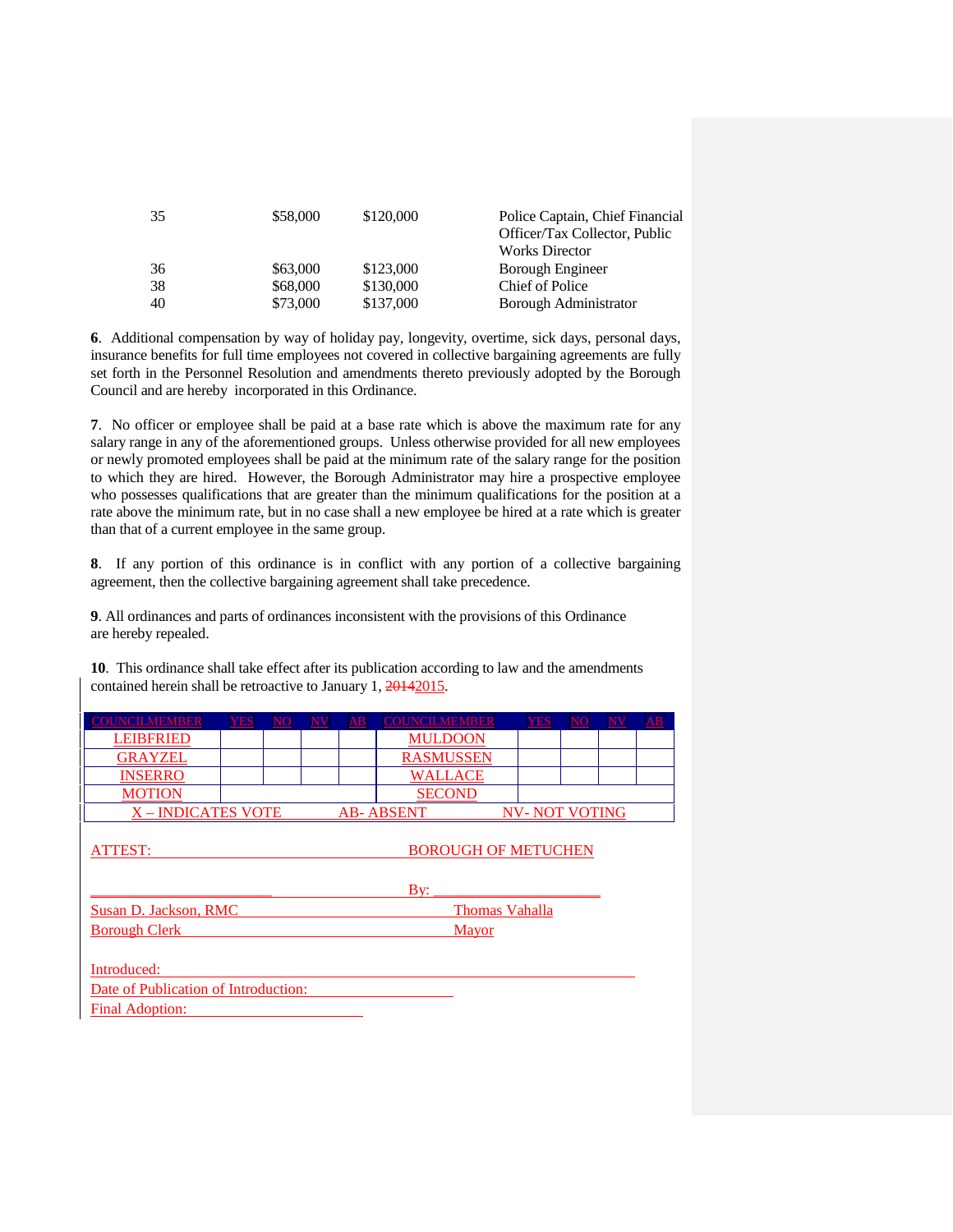#### Date of Publication of Adoption: **VOTE ON INTRODUCTION**

| $[CAIINIATI MMRI]$<br><u>i wa wa wa kasang mga mga mga mga mga k</u>                                                                                                                                                                                                                                  | <b>VDC</b><br>الأكال المناجي المترا | <b>NTO</b><br><b>STATISTICS</b> | NTV Z<br><b><i><u>FIRST WATER</u></i></b> | <del>AB</del>                                                                                                                                                                                                                                                     | COUNCIL MEMORE<br><u>i wa wa wa shinye ng matatagpang sa pag</u> | VFC<br>n an an gan A | <b>NO</b>                                                                                                                               | ŅН | $\overline{D}$<br><b>Contract Contract</b> |
|-------------------------------------------------------------------------------------------------------------------------------------------------------------------------------------------------------------------------------------------------------------------------------------------------------|-------------------------------------|---------------------------------|-------------------------------------------|-------------------------------------------------------------------------------------------------------------------------------------------------------------------------------------------------------------------------------------------------------------------|------------------------------------------------------------------|----------------------|-----------------------------------------------------------------------------------------------------------------------------------------|----|--------------------------------------------|
| <b>METE DOOM</b><br><b><i><u>INSTRUCTION CONTINUES.</u></i></b>                                                                                                                                                                                                                                       |                                     |                                 |                                           |                                                                                                                                                                                                                                                                   | CDAYZTT<br><b><i><u><b>PERSON BUSINESS</b></u></i></b>           | x                    |                                                                                                                                         |    |                                            |
| $C1$ MMA D A NIO<br><b>STATISTICS IN THE TABLE IS NOT</b>                                                                                                                                                                                                                                             |                                     |                                 |                                           |                                                                                                                                                                                                                                                                   | <b>DA CMITC CENT</b><br><b><i>PATHERS MARKETING MANY</i></b>     | x                    |                                                                                                                                         |    |                                            |
| <b>TMCTDDO</b><br><b>PERMIT AND PROPERTY AND INCOME.</b>                                                                                                                                                                                                                                              |                                     |                                 |                                           |                                                                                                                                                                                                                                                                   | <b>MATTACE</b><br><b>TAP OF THE REPORT OF A</b>                  | x                    |                                                                                                                                         |    |                                            |
| <b>MITT.DOONI</b><br><b>MOTTOM</b><br><b>CONTRACTOR</b><br><b><i>Profit Contact Contact Contact Contact Contact Contact Contact Contact Contact Contact Contact Contact Contact Contact Contact Contact Contact Contact Contact Contact Contact Contact Contact Contact Contact Contact Conta</i></b> |                                     |                                 |                                           | CECONID<br><b>CONTRACTOR</b>                                                                                                                                                                                                                                      | <b>DACMITCCTNI</b><br><b>INTERNATIVE CACATION</b>                |                      |                                                                                                                                         |    |                                            |
| <b>TNDICATEC VOTE</b><br>$\pi$<br>24500<br><b>AND YOU</b>                                                                                                                                                                                                                                             |                                     |                                 |                                           | <b>ADORNE</b><br><b><i><u>PARTIES COMPANIELLE STATE COMPANIELLE SERVICE COMPANIELLE SERVICE COMPANIEL SERVICE COMPANIEL SERVICE COMPANIEL SERVICE COMPANIEL SERVICE COMPANIEL SERVICE COMPANIEL SERVICE COMPANIEL SERVICE COMPANIEL SERVICE COMPANIEL</u></i></b> |                                                                  | <b>NTT 7</b><br>$-1$ | MIOT JIOTTNIC<br><b>TANK TANK AND A REPORT OF A REPORT OF A REPORT OF A REPORT OF A REPORT OF A REPORT OF A REPORT OF A REPORT OF A</b> |    |                                            |

Certified copy of an ordinance adopted at a regular meeting of the Borough Council of the Borough of Metuchen, Middlesex County, New Jersey on **September 15, 2014**

 $\overline{\phantom{a}}$  , and the contract of the contract of the contract of the contract of the contract of the contract of the contract of the contract of the contract of the contract of the contract of the contract of the contrac Kathryn Cirulli, RMC Municipal Clerk<br>2014

Introduced: September 15, Published on Introduction: September 18, 2014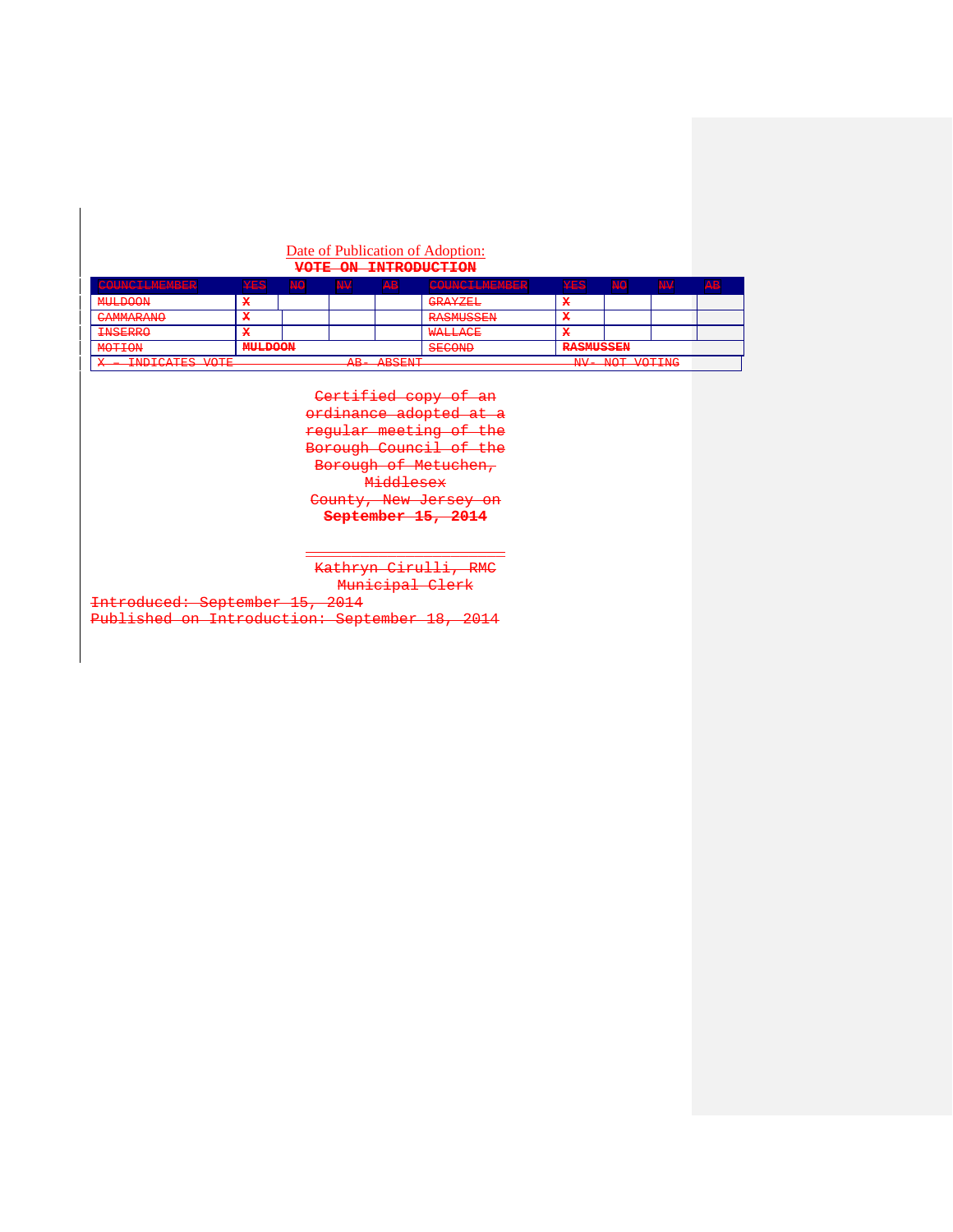#### **ORDINANCE 2015-12**

*Borough of Metuchen County of Middlesex State of New Jersey*

**BOND ORDINANCE TO CANCEL FUNDED APPROPRIATION BALANCE HERETOFORE PROVIDED FOR VARIOUS PROJECTS PURSUANT TO VARIOUS BOND ORDINANCES, TO TRANSFER AND REAPPROPRIATE FUNDED APPROPRIATION BALANCES FOR ADDITIONAL IMPROVEMENTS IN, BY AND FOR THE BOROUGH OF METUCHEN, IN THE COUNTY OF MIDDLESEX, STATE OF NEW JERSEY, AND TO APPROPRIATE THE SUM OF \$310,000 TO PAY THE COST THEREOF**

BE IT ORDAINED BY THE BOROUGH COUNCIL OF THE BOROUGH OF METUCHEN, IN

THE COUNTY OF MIDDLESEX, NEW JERSEY (not less than two-thirds of all the members thereof affirmatively concurring), AS FOLLOWS:

Section 1. The following appropriations remaining as balances in the bond ordinances, as amended, referred to below (collectively, the "Ordinances") and heretofore adopted by the Borough of Metuchen, in the County of Middlesex (the "Borough") are hereby canceled from the projects referenced below (collectively, the "Original Projects") and reappropriated to the new projects referenced below (collectively, the "New Projects"):

| <b>BOND</b><br>\$150,000<br><b>ORDINANCE</b><br>Construction<br>Overlay, drainage<br><b>APPROPRIATING</b><br>\$7,220,000<br>of new<br>improvement and<br>AND AUTHORIZING \$7,220,000<br>reconstruction of the<br><b>Borough Hall</b><br>BONDS OR NOTES<br>OF<br><b>THE</b><br>following streets: Bridge<br><b>BOROUGH</b><br><b>FOR</b><br><b>THE</b><br>Street, Carlton Road,<br>CONSTRUCTION OF<br><b>NEW</b><br>Norris Avenue, Division<br>$\mathbf{A}$<br><b>BOROUGH</b><br><b>HALL</b><br>Street, Oakland Avenue<br>AUTHORIZED<br>TO<br><b>BE</b><br><b>UNDERTAKEN</b><br>THE<br>BY<br>curb and sidewalk repair<br><b>BOROUGH OF METUCHEN, IN</b><br>and replacement, all<br><b>COUNTY</b><br>THE<br>ΟF<br>materials, appurtenances<br>and other infrastructure<br><b>NEW</b><br>MIDDLESEX,<br><b>JERSEY</b> | Ordinance Name, Number<br>And Date<br>Of Adoption | Description of<br>Original<br>Project | Amount of<br>Appropriation<br>to be Canceled<br>and<br>Reappropriated | Description of New Project |
|-------------------------------------------------------------------------------------------------------------------------------------------------------------------------------------------------------------------------------------------------------------------------------------------------------------------------------------------------------------------------------------------------------------------------------------------------------------------------------------------------------------------------------------------------------------------------------------------------------------------------------------------------------------------------------------------------------------------------------------------------------------------------------------------------------------------|---------------------------------------------------|---------------------------------------|-----------------------------------------------------------------------|----------------------------|
| ME1 21150459v.1                                                                                                                                                                                                                                                                                                                                                                                                                                                                                                                                                                                                                                                                                                                                                                                                   |                                                   |                                       |                                                                       | and Middlesex Avenue and   |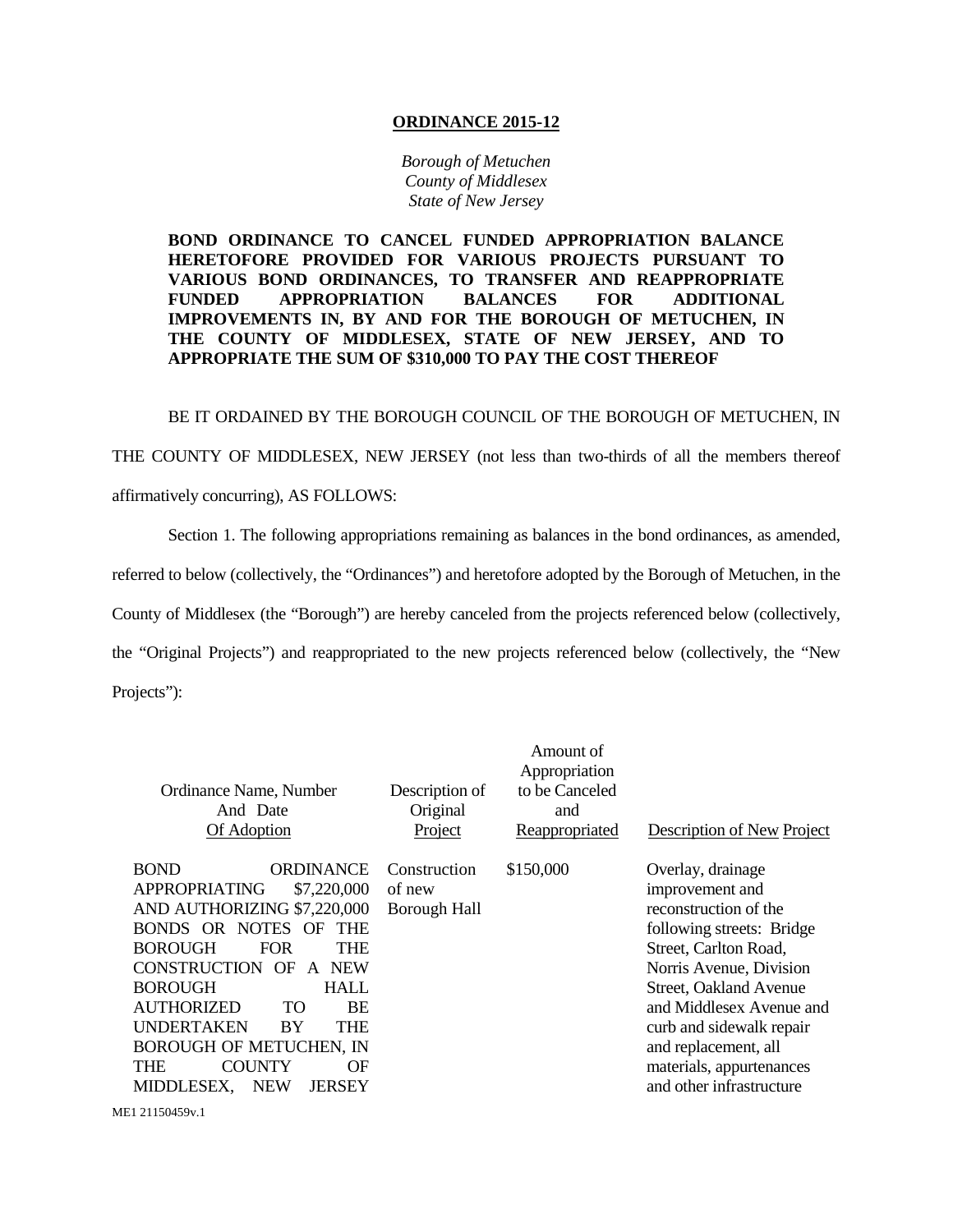| Ordinance Name, Number<br>And Date<br>Of Adoption<br>Adopted on February 19, 2002, as<br>amended (2002-1/2004-11)                                                                                                                                                                                                                                                                                                                                                                                                       | Description of<br>Original<br>Project | Amount of<br>Appropriation<br>to be Canceled<br>and<br>Reappropriated | Description of New Project<br>improvements necessary<br>therefor or related thereto,<br>and New Durham Road<br>sidewalks, including all<br>materials and<br>appurtenances necessary<br>therefor or related thereto                                                                                                                                                                                                                                                                  |  |  |  |
|-------------------------------------------------------------------------------------------------------------------------------------------------------------------------------------------------------------------------------------------------------------------------------------------------------------------------------------------------------------------------------------------------------------------------------------------------------------------------------------------------------------------------|---------------------------------------|-----------------------------------------------------------------------|-------------------------------------------------------------------------------------------------------------------------------------------------------------------------------------------------------------------------------------------------------------------------------------------------------------------------------------------------------------------------------------------------------------------------------------------------------------------------------------|--|--|--|
| <b>BOND</b><br><b>ORDINANCE</b><br>\$1,757,000<br><b>APPROPRIATING</b><br><b>AND</b><br><b>AUTHORIZING</b><br>\$1,233,100 BONDS OR NOTES<br><b>THE</b><br><b>BOROUGH</b><br>OF<br><b>FOR</b><br><b>VARIOUS</b><br><b>IMPROVEMENTS</b><br><b>AND</b><br><b>PURPOSES</b><br><b>AUTHORIZED</b><br>TO<br><b>BE</b><br><b>UNDERTAKEN</b><br><b>BY</b><br><b>THE</b><br><b>BOROUGH OF METUCHEN, IN</b><br><b>THE</b><br><b>COUNTY</b><br>OF<br>MIDDLESEX,<br><b>NEW</b><br><b>JERSEY</b><br>Adopted on April 4, 2005(2005-4)  | Various<br>Improvements               | \$45,000                                                              | Overlay, drainage<br>improvement and<br>reconstruction of the<br>following streets: Bridge<br>Street, Carlton Road,<br>Norris Avenue, Division<br>Street, Oakland Avenue<br>and Middlesex Avenue and<br>curb and sidewalk repair<br>and replacement, including<br>all materials, appurtenances<br>and other infrastructure<br>improvements necessary<br>therefor or related thereto,<br>and New Durham Road<br>sidewalks, including all<br>materials and<br>appurtenances necessary |  |  |  |
| <b>ORDINANCE</b><br><b>BOND</b><br><b>APPROPRIATING</b><br>\$1,677,100<br><b>AND</b><br><b>AUTHORIZING</b><br>\$1,377,500 BONDS OR NOTES<br>OF<br><b>BOROUGH</b><br><b>THE</b><br><b>FOR</b><br><b>VARIOUS</b><br><b>IMPROVEMENTS</b><br><b>AND</b><br><b>PURPOSES</b><br><b>AUTHORIZED</b><br>TO<br>BE<br><b>UNDERTAKEN</b><br><b>BY</b><br><b>THE</b><br><b>BOROUGH OF METUCHEN, IN</b><br>THE<br><b>COUNTY</b><br>OF<br>MIDDLESEX, NEW<br><b>JERSEY</b><br>Adopted on April 16, 2007, as<br>amended (2007-3/2013-10) | Various<br>Improvements<br>$-2-$      | \$36,000                                                              | Overlay, drainage<br>improvement and<br>reconstruction of the<br>following streets: Bridge<br>Street, Carlton Road,<br>Norris Avenue, Division<br>Street, Oakland Avenue<br>and Middlesex Avenue and<br>curb and sidewalk repair<br>and replacement, including<br>all materials, appurtenances<br>and other infrastructure<br>improvements necessary<br>therefor or related thereto,                                                                                                |  |  |  |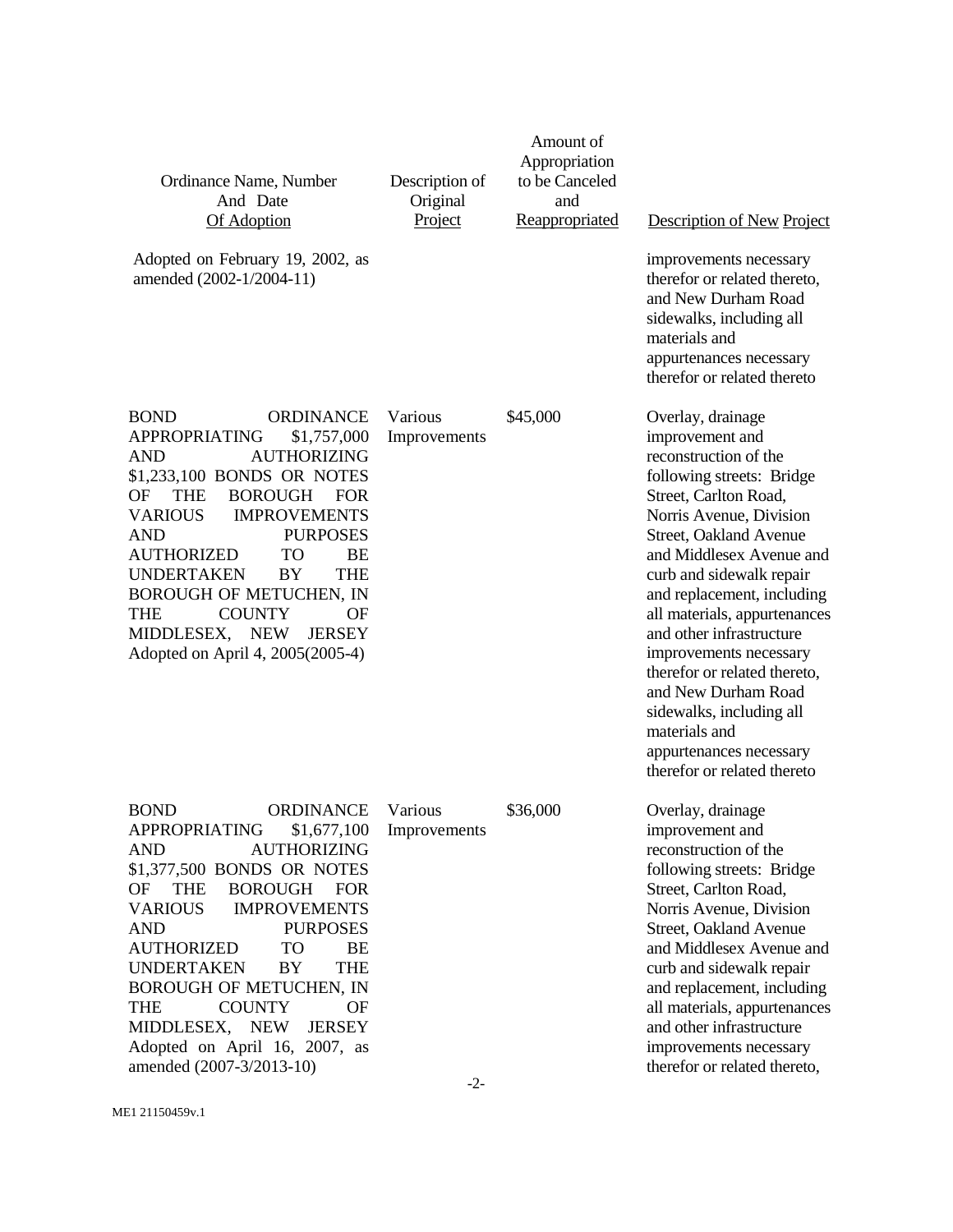| Ordinance Name, Number<br>And Date<br>Of Adoption                                                                                                                                                                                                                                                                                                                                                                               | Description of<br>Original<br>Project | Amount of<br>Appropriation<br>to be Canceled<br>and<br><b>Reappropriated</b> | Description of New Project                                                                                                 |
|---------------------------------------------------------------------------------------------------------------------------------------------------------------------------------------------------------------------------------------------------------------------------------------------------------------------------------------------------------------------------------------------------------------------------------|---------------------------------------|------------------------------------------------------------------------------|----------------------------------------------------------------------------------------------------------------------------|
|                                                                                                                                                                                                                                                                                                                                                                                                                                 |                                       |                                                                              | and New Durham Road<br>sidewalks, including all<br>materials and<br>appurtenances necessary<br>therefor or related thereto |
| BOND<br><b>ORDINANCE</b><br><b>APPROPRIATING</b><br>\$1,970,100<br>AND AUTHORIZING \$944,760<br>BONDS OR NOTES OF THE<br><b>BOROUGH</b><br><b>FOR</b><br><b>VARIOUS</b><br><b>IMPROVEMENTS</b><br><b>AND</b><br>PURPOSES AUTHORIZED TO<br>UNDERTAKEN BY THE<br>BE<br><b>BOROUGH OF METUCHEN, IN</b><br><b>COUNTY</b><br>THE<br>OF<br>MIDDLESEX, NEW<br><b>JERSEY</b><br>Adopted on May 16, 2011, as<br>amended (2011-7/2011-9)  | Various<br>Improvements               | \$25,000                                                                     | Acquisition of senior bus<br>with lift for handicapped<br>access                                                           |
| <b>ORDINANCE</b><br><b>BOND</b><br><b>APPROPRIATING</b><br>\$1,088,700<br>AND AUTHORIZING \$770,070<br>BONDS OR NOTES<br>OF THE<br><b>BOROUGH</b><br><b>FOR</b><br><b>VARIOUS</b><br><b>IMPROVEMENTS</b><br><b>AND</b><br>PURPOSES AUTHORIZED TO<br>BE UNDERTAKEN BY THE<br><b>BOROUGH OF METUCHEN, IN</b><br><b>THE</b><br><b>COUNTY</b><br>OF<br><b>NEW</b><br>MIDDLESEX,<br><b>JERSEY</b><br>Adopted on May 21, 2012(2012-4) | Various<br>Improvements               | \$24,000                                                                     | Acquisition of senior bus<br>with lift for handicapped<br>access                                                           |
| <b>BOND</b><br><b>ORDINANCE</b><br><b>APPROPRIATING</b><br>\$854,064<br>AND AUTHORIZING \$552,550<br>BONDS OR NOTES OF THE<br><b>BOROUGH</b><br><b>FOR</b><br><b>VARIOUS</b><br><b>IMPROVEMENTS</b><br><b>AND</b><br>PURPOSES AUTHORIZED TO<br>BE UNDERTAKEN BY THE<br>BOROUGH OF METUCHEN, IN                                                                                                                                  | Various<br>Improvements               | \$30,000                                                                     | Acquisition of police radar<br>equipment                                                                                   |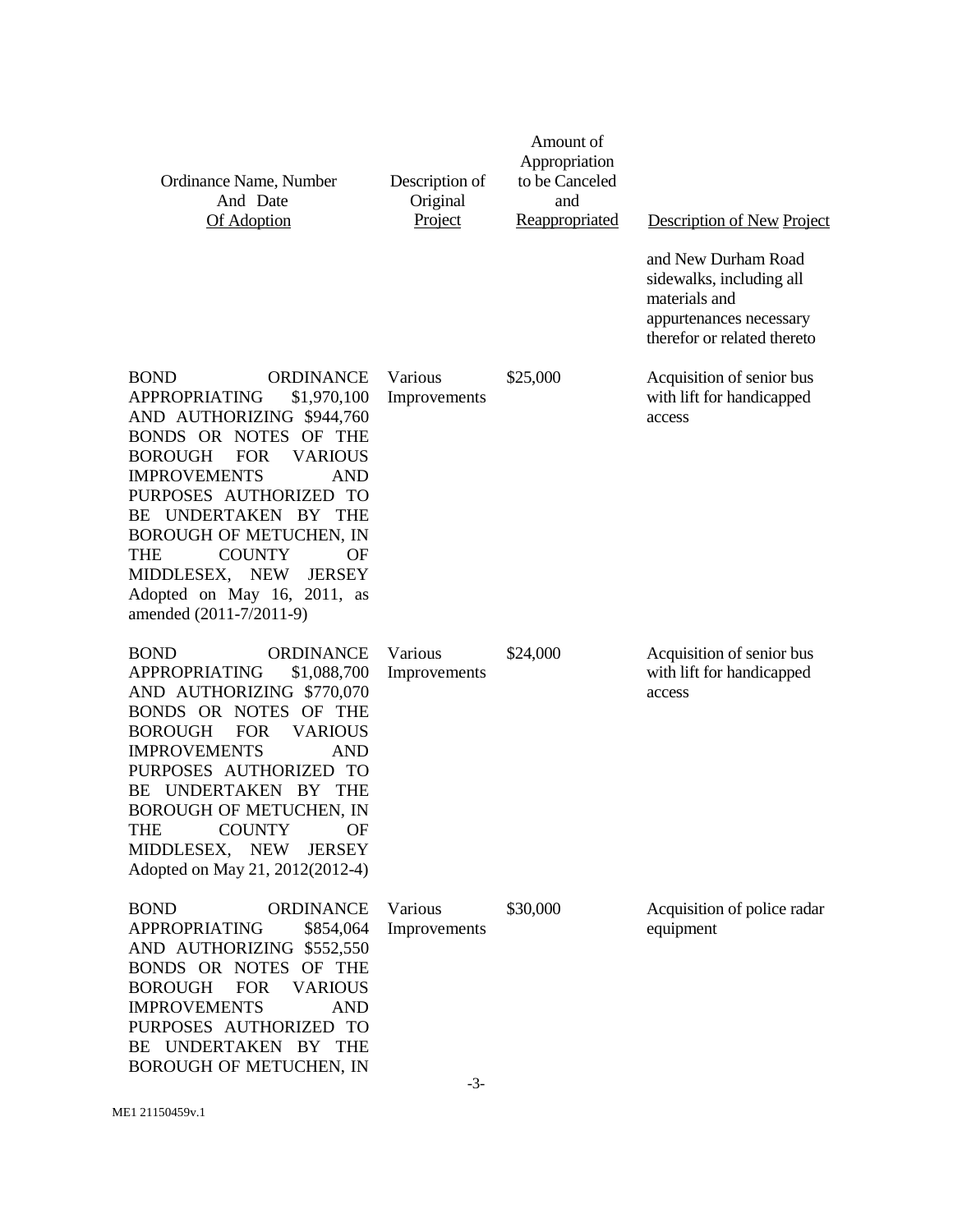| Ordinance Name, Number<br>And Date<br>Of Adoption                                                                 | Description of<br>Original<br>Project | Appropriation<br>to be Canceled<br>and<br>Reappropriated | Description of New Project |  |  |
|-------------------------------------------------------------------------------------------------------------------|---------------------------------------|----------------------------------------------------------|----------------------------|--|--|
| THE<br><b>COUNTY</b><br>OF<br>MIDDLESEX,<br>NEW<br>JERSEY<br>Adopted<br>December<br><sub>on</sub><br>2013(2013-9) |                                       |                                                          |                            |  |  |

Amount of

Section 2. All other details of the Ordinances shall remain the same.

Section 3. The capital budget of the Borough is hereby amended to conform with the provisions of this ordinance to the extent of any inconsistency herewith and the resolutions promulgated by the Local Finance Board showing all detail of the amended capital budget and capital program as approved by the Director, Division of Local Government Services, are on file with the Borough Clerk and are available for public inspection.

Section 4. This bond ordinance shall take effect twenty (20) days after the first publication thereof after final adoption, as provided by the Local Bond Law.

### ATTEST: BOROUGH OF METUCHEN

\_\_\_\_\_\_\_\_\_\_\_\_\_\_\_\_\_\_\_\_\_\_\_\_ By: \_\_\_\_\_\_\_\_\_\_\_\_\_\_\_\_\_\_\_\_\_\_

Susan D. Jackson, RMC Thomas Vahalla Borough Clerk Mayor

Introduced: September 21, 2015 Date of Publication of Introduction: Final Adoption:

Date of Publication of Adoption: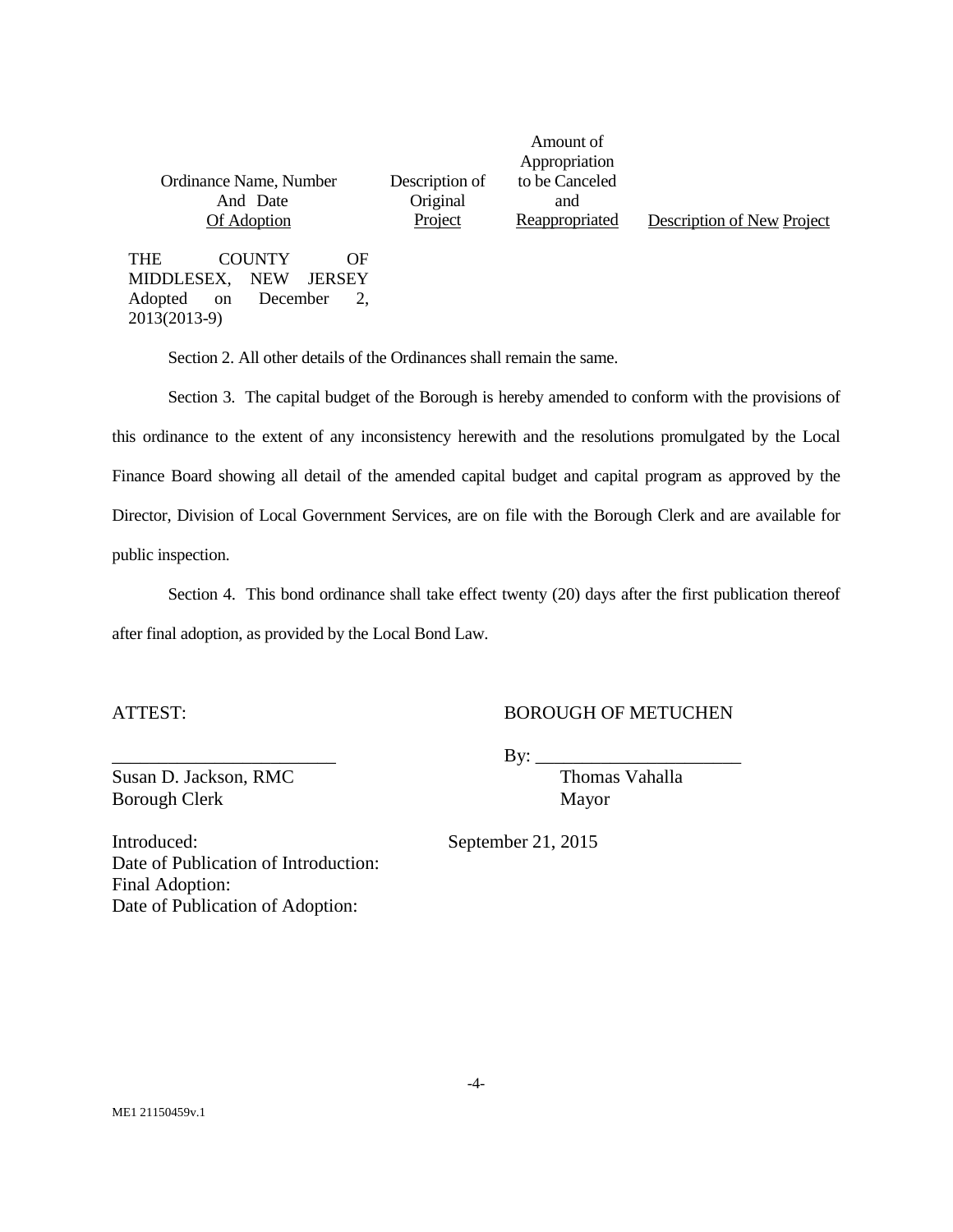#### **R2015-237**

*Borough of Metuchen County of Middlesex State of New Jersey*

## **RESOLUTION AUTHORIZING THE AWARD OF A NON-FAIR AND OPEN CONTRACT FOR SPECIALIZED REDEVELOPMENT LEGAL SERVICES FROM McMANIMON, SCOTLAND & BAUMANN, LLC TO THE BOROUGH OF METUCHEN**

**WHEREAS,** the Borough of Metuchen has a need to acquire specialized legal services in connection with a Redevelopment Attorney as a non-fair and open contract pursuant to the provisions of N.J.S.A. 19:44A-20.5; and

**WHEREAS,** the Chief Financial Officer has determined and certified in writing that the value of the acquisition will exceed \$17,500, not to exceed \$50,000; and,

**WHEREAS**, the anticipated term of this contract is *one* year*;* and

**WHEREAS**, Kevin P. McManimon of the firm McManimon, Scotland & Baumann, LLC (MS&B, LLC), 75 Livingston Avenue, Roseland, New Jersey 07068 has submitted a proposal dated August 3, 2015 indicating he will provide services as the Redevelopment Attorney for general ledger services to the Borough at a rate of \$215 per hour for attorneys and \$135 for legal assistants and developers' escrow rate of \$325 per hour for attorneys and \$180 for legal assistants; and

**WHEREAS,** MS&B, LLC has completed and submitted a Business Entity Disclosure Certification which certifies that MS&B, LLC has not made any reportable contributions to a political or candidate committee in the Borough of Metuchen in the previous one year, and that the contract will prohibit MS&B, LLC from making any reportable contributions through the term of the contract; and

**WHEREAS**, the maximum amount of the contract is \$50,000 and funds will be available in the adopted budget for year 2015 as evidenced by the Chief Financial Officer's Certification; and

**NOW, THEREFORE, BE IT RESOLVED** by the Mayor and Council of the Borough of Metuchen, in the County of Middlesex, to enter into a contract for specialized legal services in connection for Redevelopment with MS&B, LLC as described herein; and:

- 1. The Mayor and Borough Clerk are hereby authorized and directed to execute an agreement with McManimon, Scotland & Baumann, LLC, 75 Livingston Avenue, Roseland, New Jersey 07068 in amount not to exceed \$50,000.
- 2. That this contract is awarded without formal competitive bidding as a "Professional Service" in accordance with N.J.S.A. 40A:11-5(1)(a) of the Local Public Contracts Law because the services required are those of a recognized profession for which bid specifications are not appropriate or required.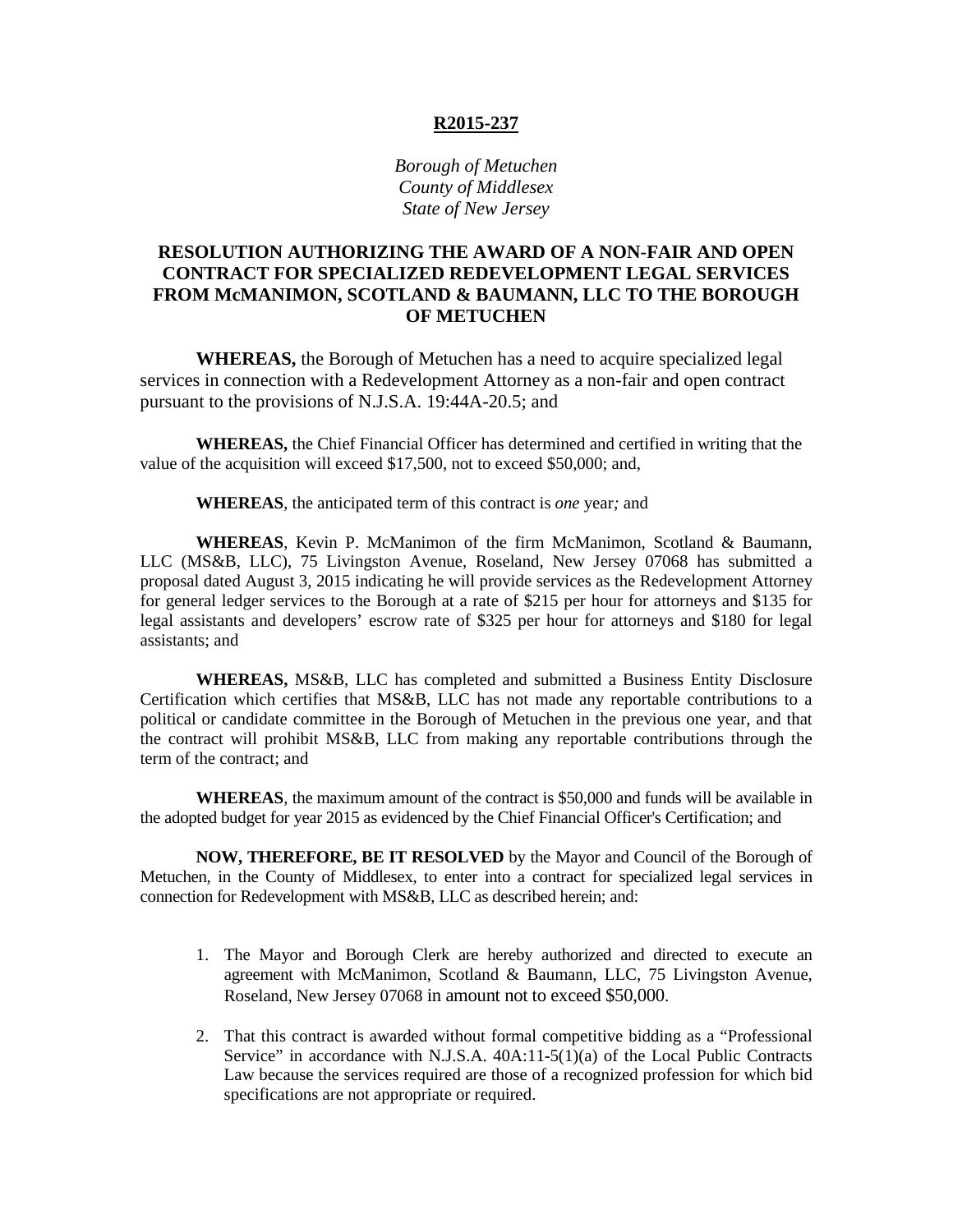- 3. A copy of this resolution as well as the Contract shall be placed on file with the Clerk of the Borough of Metuchen.
- 4. A notice of this action shall be printed once in The Home News Tribune.

| <b>COUNCILMEMBER</b> | <b>YES</b> | NO. | NV. | AB | <b>COUNCILMEMBER</b> | YES           | N <sub>O</sub> | $N\bar{V}$ | AB |
|----------------------|------------|-----|-----|----|----------------------|---------------|----------------|------------|----|
| <b>LEIBFRIED</b>     |            |     |     |    | <b>MULDOON</b>       |               |                |            |    |
| <b>GRAYZEL</b>       |            |     |     |    | <b>RASMUSSEN</b>     |               |                |            |    |
| <b>INSERRO</b>       |            |     |     |    | <b>WALLACE</b>       |               |                |            |    |
| <b>MOTION</b>        |            |     |     |    | <b>SECOND</b>        |               |                |            |    |
| X – INDICATES VOTE   |            |     |     |    | AB-ABSENT            | NV-NOT VOTING |                |            |    |

I hereby certify the foregoing to be a true copy of a resolution adopted by the Borough Council of the Borough of Metuchen, Middlesex County, New Jersey at a regular meeting held on October 5, 2015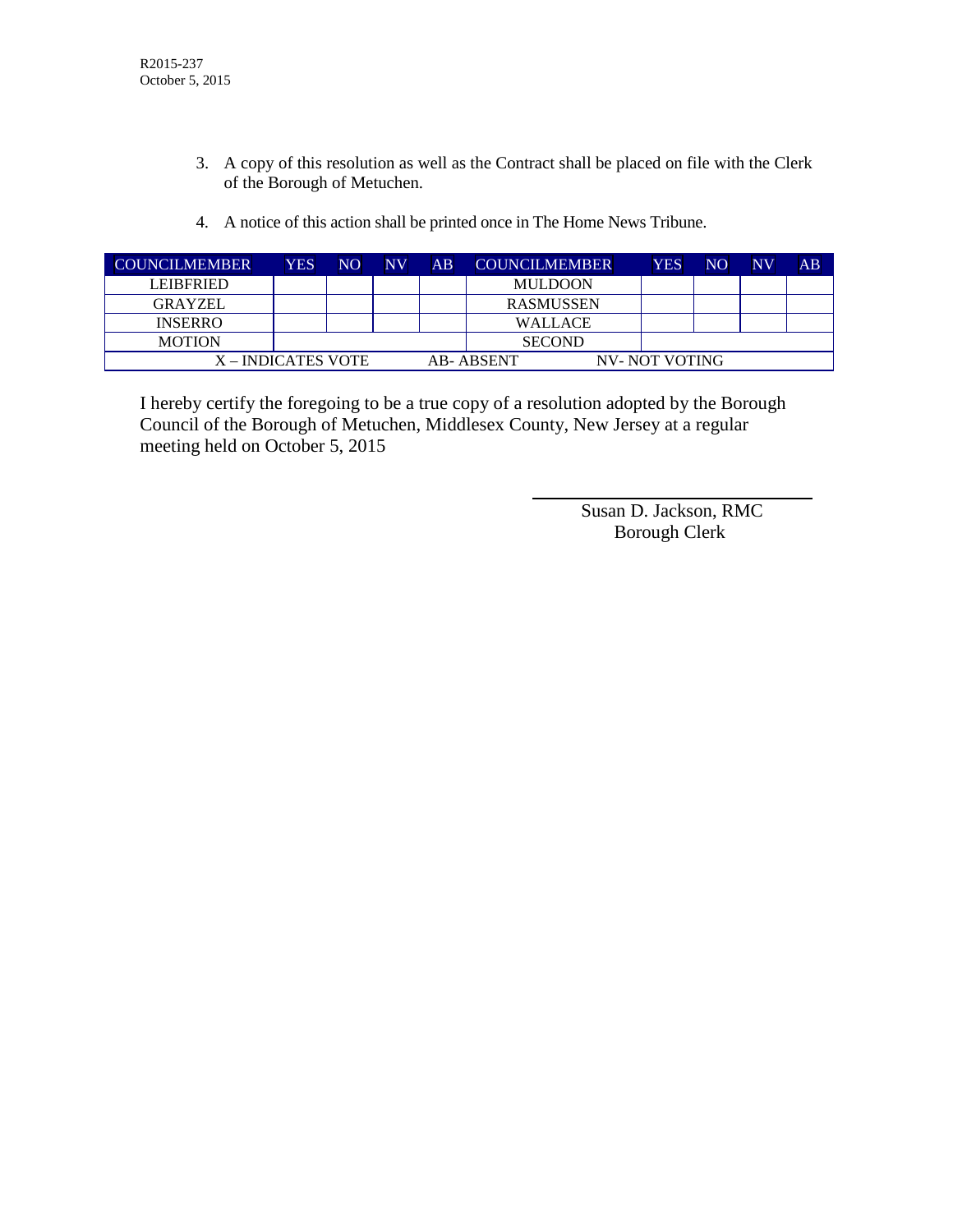*Borough of Metuchen County of Middlesex State of New Jersey*

## **RESOLUTION AMENDING RESOLUTION 2015-161 AFFORDABLE HOUSING MUNICIPAL SHARED SERVICES DEFENSE AGREEMENT**

**WHEREAS,** the Borough Council of the Borough of the Metuchen entered into the Municipal Shared Services Defense Agreement ("MSSDA") for the purpose as set forth therein, which included retaining a common expert in the Declaratory Judgment action ("Litigation") that was filed in accordance with In the Matter of the Adoption of N.J.A.C. 5:96 and 5:97 by the New Jersey Council on Affordable Housing, 221 N.J. 1 (2015) ("Decision"); and

**WHEREAS,** the MSSDA identified Dr. Robert Burchell, a distinguished professor at Rutgers University, as the expert to be retained; and

**WHEREAS,** Dr. Burchell became ill and has been unable to complete the obligations under the Research Agreement as set forth in the MSSDA; and

**WHEREAS**, as a result, Rutgers University has exercised its right to terminate the Research Agreement as permitted under its terms; and

**WHEREAS,** the MSSDA requires modification to allow the members to retain one or more alternative experts, consultants and/or other professionals for the Litigation; and

**WHEREAS,** an Amendment to the MSSDA ("Amendment") has been prepared to effectuate the modification; an

**WHEREAS,** the Borough Council of the Borough of Metuchen recognizes that the Litigation requires immediate action and may require further expedited actions by its counsel determined to be necessary and appropriate; and

**WHEREAS,** the Borough Council of the Borough of Metuchen has determined that it is in the best interests of the citizens of the Metuchen to approve the Amendment, and/or to affirm and ratify the Amendment, and to authorize their designated counsel to take actions on behalf of the municipality with regard to the multiplicity of issues raised and associated with the continued implementation of the MSSDA;

**NOW, THEREFORE, BE IT RESOLVED,** by the Borough Council of the Borough of Metuchen, as follows: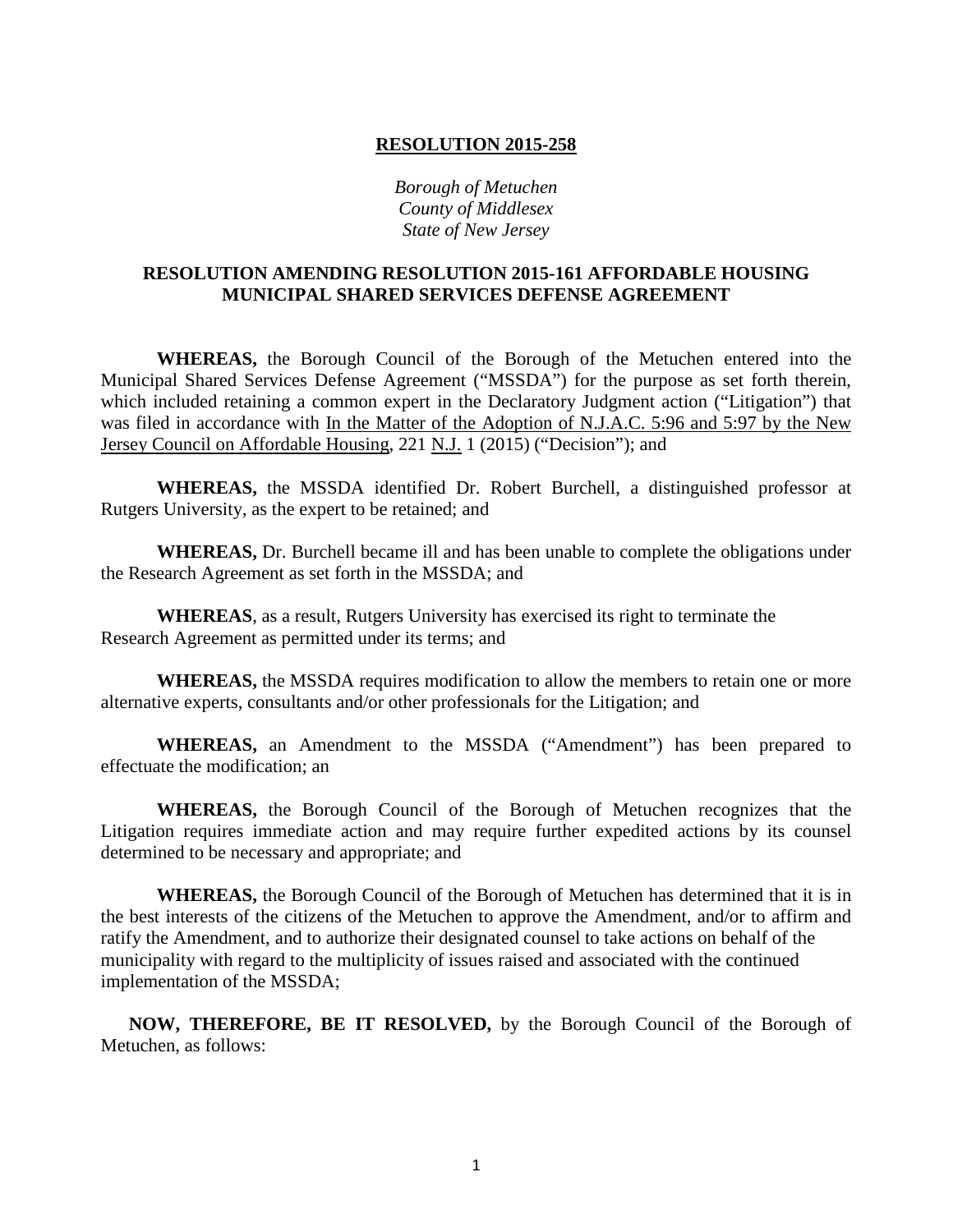- 1. The terms and conditions of the Amendment to MSSDA attached hereto are hereby approved, and/or ratified and confirmed.
- 2. The Mayor and Borough Clerk, be and are hereby authorized to execute the aforesaid Amendment.
- 3. The Borough Council of the Borough of Metuchen hereby authorizes Jeffrey R. Surenian, Esq., to execute an agreement on behalf of the Borough of Metuchen with Econsult Solutions, Inc.

The Borough Council of the Borough of Metuchen hereby authorizes Jeffrey R. Surenian, Esq., to execute on behalf of the Borough of Metuchen with the approval of the Borough's designated counsel such other agreement(s) as are advisable to effectuate the purposes of the MSSDA as amended.

4. The Borough Council of the Borough of Metuchen further authorizes its designated counsel to approve such other changes to the MSSDA as may be necessary to effectuate its purposes, and to take action on behalf of the municipality with regard to the multiplicity of issues raised and associated with the implementation of the MSSDA provided that the action will not require the municipality to appropriate and commit any additional funding for the MSSDA.

In the event such changes and actions require the municipality to appropriate and commit any additional funding for the MSSDA, Borough of Metuchen shall only be responsible for such funding if it authorizes same.

- 5. If additional monies are needed to effectuate the intent and purpose of the MSSDA, no such services shall be authorized by designated counsel without further action from the Borough.
- 6. This Resolution shall take effect immediately.

| . .                  |            |     |           |    |                      |               |                |                        |    |
|----------------------|------------|-----|-----------|----|----------------------|---------------|----------------|------------------------|----|
| <b>COUNCILMEMBER</b> | <b>YES</b> | NO. | <b>NV</b> | AB | <b>COUNCILMEMBER</b> | <b>YES</b>    | N <sub>O</sub> | $\overline{\text{NV}}$ | AB |
| <b>LEIBFRIED</b>     |            |     |           |    | <b>MULDOON</b>       |               |                |                        |    |
| <b>GRAYZEL</b>       |            |     |           |    | <b>RASMUSSEN</b>     |               |                |                        |    |
| <b>INSERRO</b>       |            |     |           |    | <b>WALLACE</b>       |               |                |                        |    |
| <b>MOTION</b>        |            |     |           |    | <b>SECOND</b>        |               |                |                        |    |
| X – INDICATES VOTE   |            |     |           |    | <b>AB-ABSENT</b>     | NV-NOT VOTING |                |                        |    |

I hereby certify the foregoing to be a true copy of a resolution adopted by the Borough Council of the Borough of Metuchen, Middlesex County, New Jersey at a regular meeting held on October 5, 2015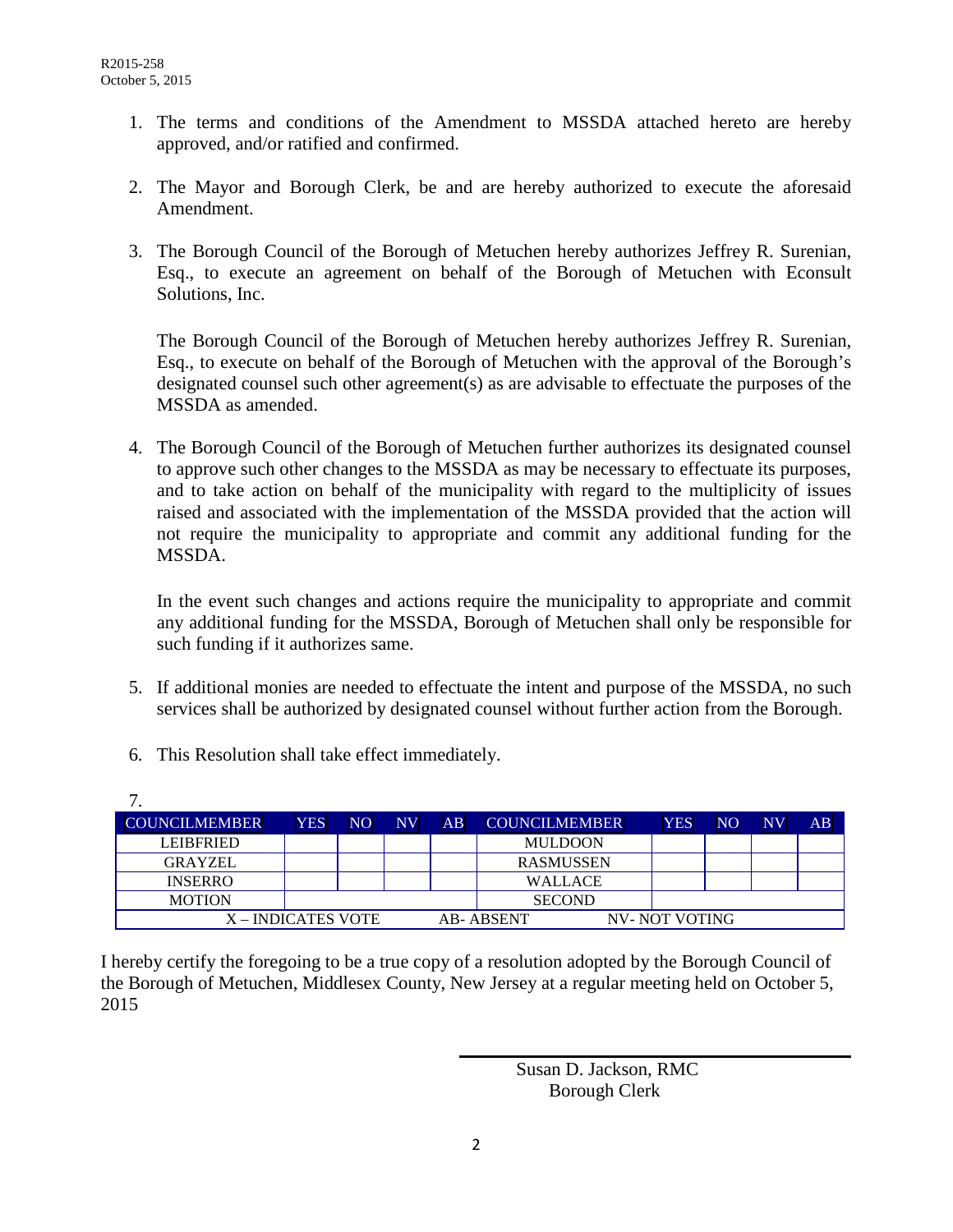*Borough of Metuchen County of Middlesex State of New Jersey*

#### **RESOLUTION AUTHORIZING THE AMENDMENT TO BOROUGH'S FINAL OFFER TO PBA LOCAL #60. AND EXECUTION OF A COLLECTIVE NEGOTIATION AGREEMENT BETWEEN THE BOROUGH OF METUCHEN AND P.B.A. LOCAL #60**

**WHEREAS,** The Borough Of Metuchen passed Resolution 2015-140 on June 15, 2015 to execute a collective negotiation agreement between the Borough of Metuchen and PBA Local #60; and

**WHEREAS,** The PBA Local #60 ratified the Borough's Final Offer on June 11, 2015, and have now ratified an amendment to the Borough's Final Offer.

**WHEREAS,** a copy of the Borough's Amendments to the Final Offer to PBA Local #60, which is attached hereto, has been reviewed by Mayor and Council, and

**WHEREAS,** PBA Local #60 has ratified the Amendments to the Final Offer.

**NOW, THEREFORE, BE IT RESOLVED,** by the Mayor and Governing Body of the Borough of Metuchen, in the County of Middlesex, in the State of New Jersey as follows:

1. The Borough's Amendments to the Final Offer to PBA Local #60, as ratified by PBA Local #60, which is attached hereto, is hereby approved and Mayor Vahalla is hereby authorized to execute on behalf of the Borough of Metuchen a new Collective Negotiations Agreement incorporating the terms of the ratified Final Offer and the Amendments to the Final Offer.

| <b>COUNCILMEMBER</b> | <b>YES</b> | NO | NV | AB | <b>COUNCILMEMBER</b> | <b>YES</b>    | NO | NV | AB |
|----------------------|------------|----|----|----|----------------------|---------------|----|----|----|
| <b>LEIBERIED</b>     |            |    |    |    | <b>MULDOON</b>       |               |    |    |    |
| <b>GRAYZEL</b>       |            |    |    |    | <b>RASMUSSEN</b>     |               |    |    |    |
| <b>INSERRO</b>       |            |    |    |    | WALLACE.             |               |    |    |    |
| <b>MOTION</b>        |            |    |    |    | <b>SECOND</b>        |               |    |    |    |
| X – INDICATES VOTE   |            |    |    |    | AB-ABSENT            | NV-NOT VOTING |    |    |    |

I hereby certify the foregoing to be a true copy of a resolution adopted by the Borough Council of the Borough of Metuchen, Middlesex County, New Jersey at a regular meeting held on October 5, 2015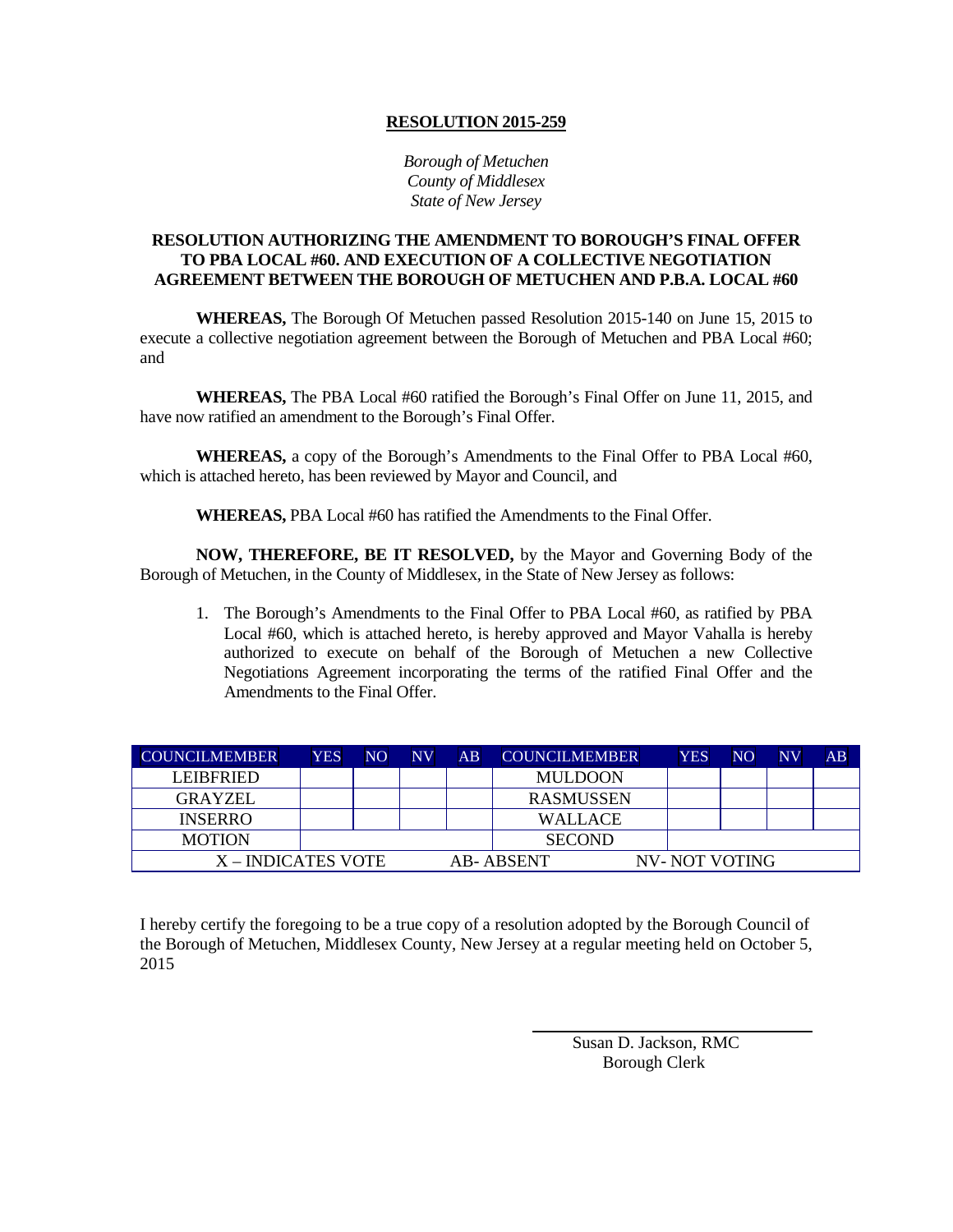*Borough of Metuchen County of Middlesex State of New Jersey*

### **RESOLUTION APPROVING PLACE-TO-PLACE TRANSFER OF CLUB LICENSE NO. 1210-31-014-001 –AMERICAN LEGION FUGLE HUMMER POST 65**

**WHEREAS,** application has been made by American Legion Fugle Hummer Post 65, for a place-to-place transfer of Club License #1210-31-014-001, currently located at Corner of Lake Avenue and Holly Street, Metuchen, NJ 08840, now to be located at Calvin Place and Wernik Place, Metuchen, New Jersey 08840; and

**WHEREAS,** the submitted application form is complete in all respects, the transfer fees have been paid, and the license has been properly renewed for the current license term; and

**WHEREAS,** public notice of this transfer has been published in The Home News Tribune, twice on July 30, 2015 and August 6, 2015; and

**WHEREAS,** no legally valid written objections have been received concerning said transfer; and

**NOW, THEREFORE, BE IT RESOLVED,** by the Borough Council of the Borough of Metuchen, does hereby approve, effective September 30, 2015, the place-to-place transfer of the aforesaid Club License from its former location at the Corner of Lake Avenue and Holly Street, Metuchen, NJ 08840 to Calvin Place and Wernik Place, Metuchen, New Jersey 08840, and does hereby direct the Municipal Clerk to endorse the license certificate to the new location as follows: "This license, subject to all its terms and conditions, is hereby transferred to premises located at is hereby granted, effective September 30, 2015.

| <b>COUNCILMEMBER</b> | <b>YES</b>         | NO | <b>NV</b> | $\overline{AB}$ | <b>COUNCILMEMBER</b> | <b>YES</b>    | NO. | <b>NV</b> | AB |
|----------------------|--------------------|----|-----------|-----------------|----------------------|---------------|-----|-----------|----|
| <b>LEIBFRIED</b>     |                    |    |           |                 | <b>MULDOON</b>       |               |     |           |    |
| <b>GRAYZEL</b>       |                    |    |           |                 | <b>RASMUSSEN</b>     |               |     |           |    |
| <b>INSERRO</b>       |                    |    |           |                 | <b>WALLACE</b>       |               |     |           |    |
| <b>MOTION</b>        |                    |    |           |                 | <b>SECOND</b>        |               |     |           |    |
|                      | X – INDICATES VOTE |    |           |                 | AB-ABSENT            | NV-NOT VOTING |     |           |    |

I hereby certify the foregoing to be a true copy of a resolution adopted by the Borough Council of the Borough of Metuchen, Middlesex County, New Jersey at a regular meeting held on October 5, 2015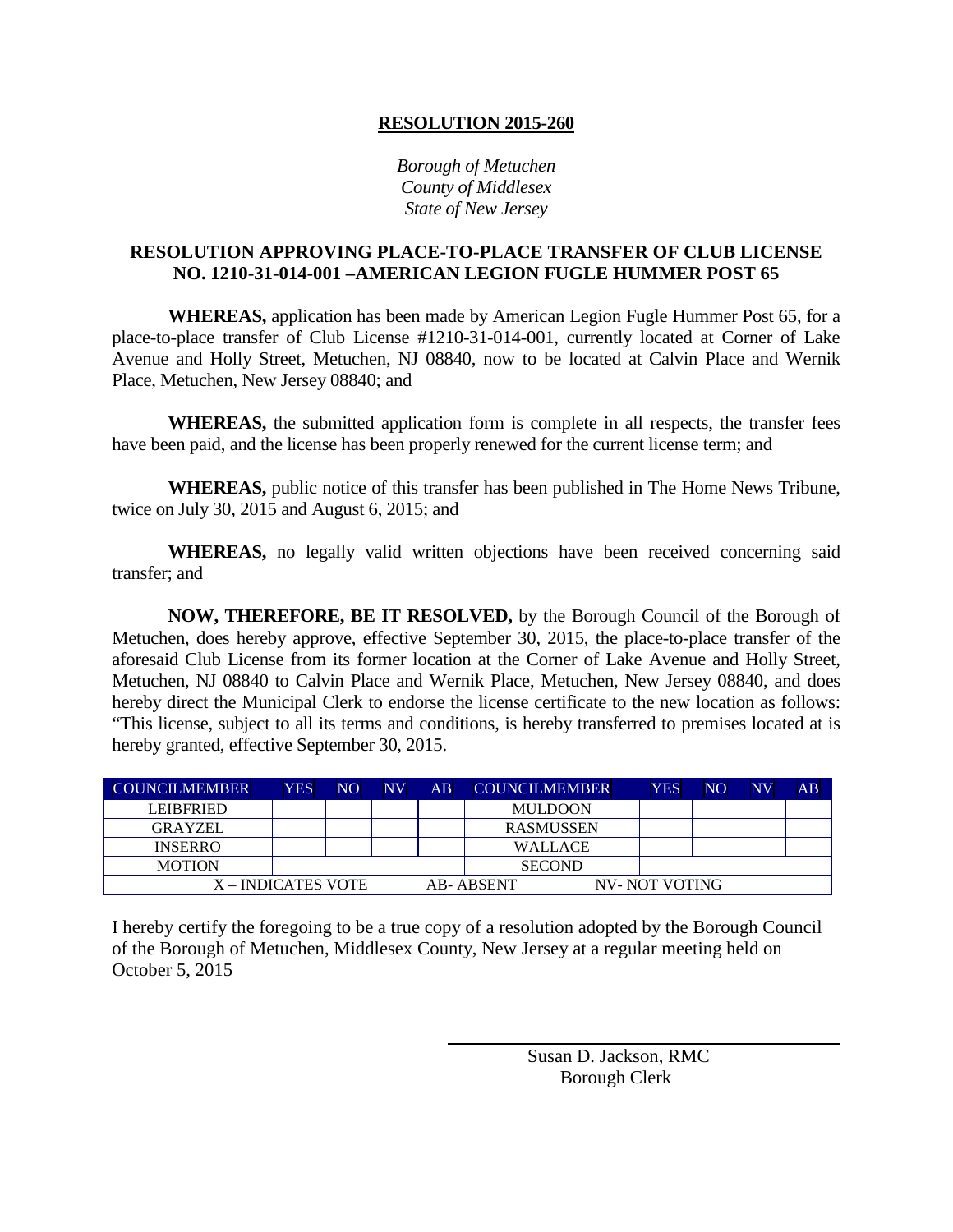*Borough of Metuchen County of Middlesex State of New Jersey*

## **RESOLUTION REFUNDING SIDEWALK ESCROW FEE #15-006 68 FORREST STREET**

**WHEREAS,** Matthew Sielski posted \$240.00 for apron and sidewalk escrow fees at 68 Forrest Street; and

**WHEREAS,** the Planning Board Secretary has requested that the escrow fees be refunded to Matthew Sielski,

**NOW, THEREFORE, BE IT RESOLVED,** that Matthew Sielski be refunded \$240.00 from the Sidewalk Inspection Escrow account.

| <b>COUNCILMEMBER</b> | <b>YES</b>         | NO. | NV | AB | <b>COUNCILMEMBER</b> | <b>YES</b>    | NO | NV | $\overline{AB}$ |
|----------------------|--------------------|-----|----|----|----------------------|---------------|----|----|-----------------|
| <b>LEIBERIED</b>     |                    |     |    |    | <b>MULDOON</b>       |               |    |    |                 |
| <b>GRAYZEL</b>       |                    |     |    |    | <b>RASMUSSEN</b>     |               |    |    |                 |
| <b>INSERRO</b>       |                    |     |    |    | <b>WALLACE</b>       |               |    |    |                 |
| <b>MOTION</b>        |                    |     |    |    | <b>SECOND</b>        |               |    |    |                 |
|                      | X – INDICATES VOTE |     |    |    | AB-ABSENT            | NV-NOT VOTING |    |    |                 |

I hereby certify the foregoing to be a true copy of a resolution adopted by the Borough Council of the Borough of Metuchen, Middlesex County, New Jersey at a regular meeting held on October 5, 2015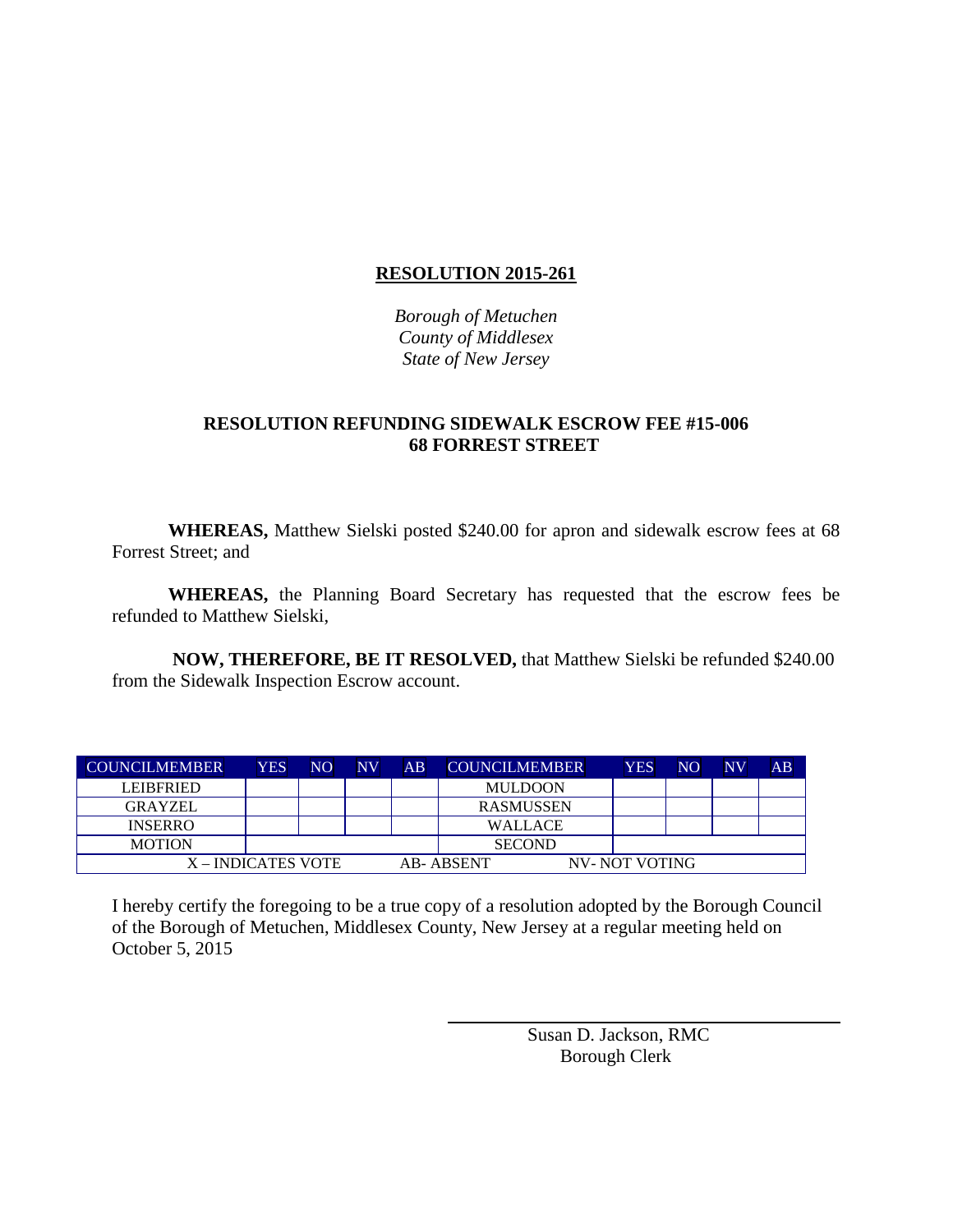*Borough of Metuchen County of Middlesex State of New Jersey*

## **RESOLUTION TO REDUCE 2012, 2013, 2014 AND 2015 TAXES**

**WHEREAS,** successful State Tax Court Appeal judgments were awarded to JP Morgan Chase for Block 114, Lot 1, 475 Main Street,

**WHEREAS,** the improvements assessed value for these parcels changed as shown in the chart below,

**WHEREAS**, the reduction in taxes for the above referenced parcels for 2012 through 2015 is shown below,

| BLOCK LOT | <b>ASSESSMENT</b> | 2012          | 2013          | 2014          | 2015             |
|-----------|-------------------|---------------|---------------|---------------|------------------|
|           | <b>REDUCTION</b>  | <b>REFUND</b> | <b>REFUND</b> | <b>REFUND</b> | <b>REDUCTION</b> |
| 114       | 123,300           | 6,467.08      |               |               |                  |
| 114       | 108,600           |               | 5,852.45      |               |                  |
| 114       | 88,200            |               |               | 4,851.88      |                  |
| 114       | 112,500           |               |               |               | 6,347.25         |
|           |                   |               |               |               |                  |

**NOW, THEREFORE, BE IT RESOLVED** by the Borough Council of the Borough of Metuchen, that the Tax Collector be and is hereby authorized to reduce the 2012, 2013, 2014 and 2015 taxes on Block 114, Lot 1 in the amount of \$23,518.66 due to the successful State Tax Court Appeals for the years 2012, 2013, 2014 and 2015, including amendments, and refund the resulting tax overpayments in the amount of \$17,171.41 as stipulated by the tax court judgment.

| <b>COUNCILMEMBER</b> | <b>YES</b>         | NO | <b>NV</b> | $\overline{AB}$ | <b>COUNCILMEMBER</b> | <b>YES</b>    | <b>NO</b> | NV | AB |
|----------------------|--------------------|----|-----------|-----------------|----------------------|---------------|-----------|----|----|
| <b>LEIBFRIED</b>     |                    |    |           |                 | <b>MULDOON</b>       |               |           |    |    |
| <b>GRAYZEL</b>       |                    |    |           |                 | <b>RASMUSSEN</b>     |               |           |    |    |
| <b>INSERRO</b>       |                    |    |           |                 | <b>WALLACE</b>       |               |           |    |    |
| <b>MOTION</b>        |                    |    |           |                 | <b>SECOND</b>        |               |           |    |    |
|                      | X – INDICATES VOTE |    |           |                 | AB- ABSENT           | NV-NOT VOTING |           |    |    |

I hereby certify the foregoing to be a true copy of a resolution adopted by the Borough Council of the Borough of Metuchen, Middlesex County, New Jersey at a regular meeting held on October 5, 2015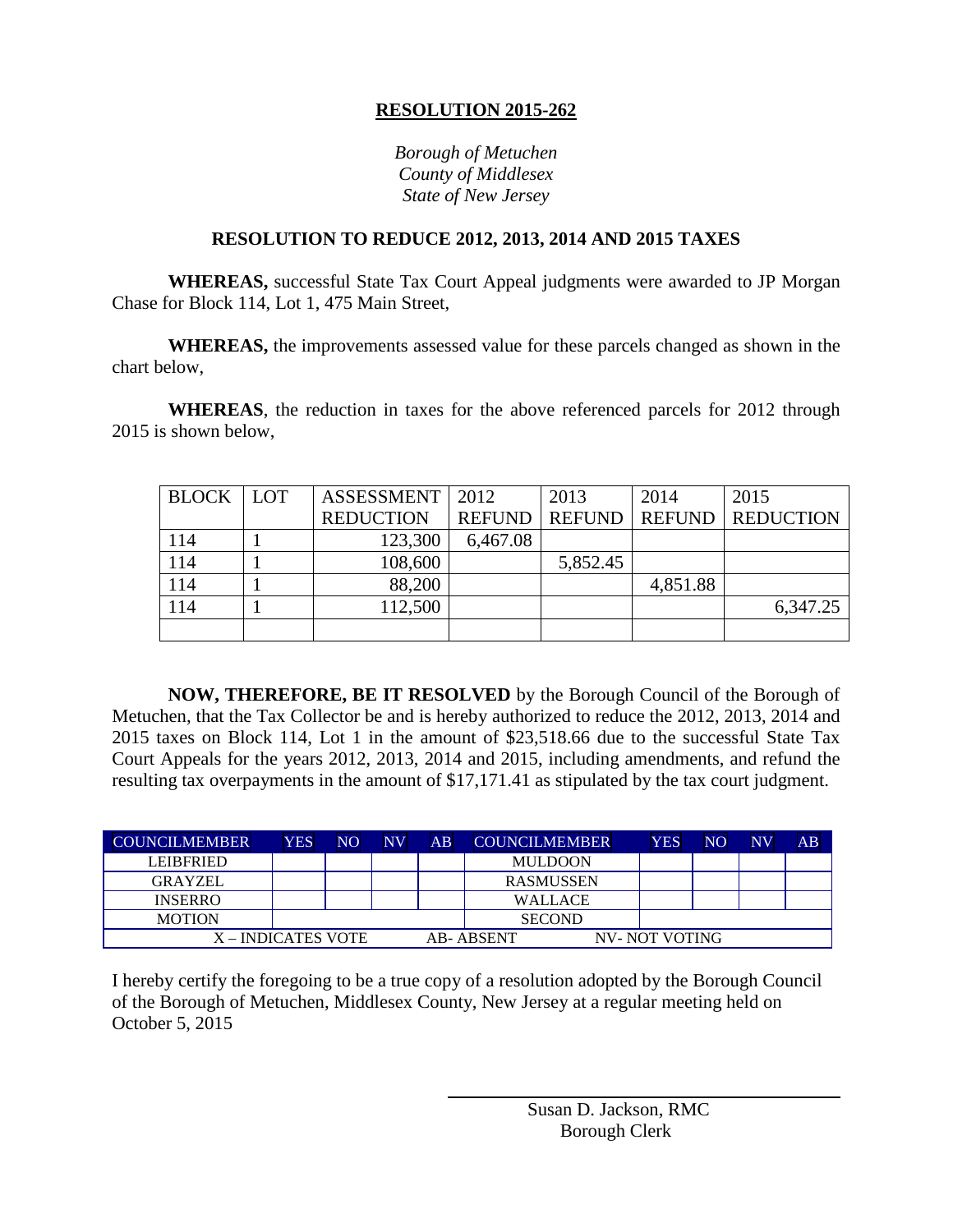*Borough of Metuchen County of Middlesex State of New Jersey*

## **RESOLUTION AMENDING RESOLUTION 2015-247 AUTHORIZING RELEASE OF PERFORMANCE BOND GUARANTEE – 424 MIDDLESEX AVENUE – BLOCK 104, LOT 24**

**WHEREAS,** Victor Schipa, has requested a refund of the performance bond for site improvements on Block 104, Lot 24 located at 424 Middlesex Avenue, Metuchen; and

**WHEREAS,** the Borough Engineer in a letter dated September 23, 2014 and a memo from the Zoning Officer dated March 11, 2015 has reported that the contract has been completed in an acceptable manner; and

**WHEREAS,** Maser Consulting, P.A. and the Borough of Metuchen Zoning Officer recommended the full release of the Performance Guarantee in the amount of \$3,130.60 (Cash Bond) has been posted on February 8, 2011; and

**NOW, THEREFORE, BE IT RESOLVED** by the Mayor and Council of the Borough of Metuchen that the Chief Financial Officer and Borough Clerk are hereby authorized and directed to release said Performance Bonds in the amount of \$3,130.60 (Cash Bond) as recommended and directed by the Borough Engineer and Zoning Official to Victor Schipa, 613 Poet Lane, Somerset, NJ 08873 upon final approval of the Borough Administrator and Legal Counsel.

| <b>COUNCILMEMBER</b> | <b>YES</b> | NO | <b>NV</b> | AB | <b>COUNCILMEMBER</b> | <b>YES</b>     | NO | $\overline{\text{NV}}$ | AB |
|----------------------|------------|----|-----------|----|----------------------|----------------|----|------------------------|----|
| <b>LEIBFRIED</b>     |            |    |           |    | <b>MULDOON</b>       |                |    |                        |    |
| GRAYZEL              |            |    |           |    | <b>RASMUSSEN</b>     |                |    |                        |    |
| <b>INSERRO</b>       |            |    |           |    | <b>WALLACE</b>       |                |    |                        |    |
| <b>MOTION</b>        |            |    |           |    | <b>SECOND</b>        |                |    |                        |    |
| X – INDICATES VOTE   |            |    |           |    | AB- ABSENT           | NV- NOT VOTING |    |                        |    |

I hereby certify the foregoing to be a true copy of a resolution adopted by the Borough Council of the Borough of Metuchen, Middlesex County, New Jersey at a regular meeting held on October 5, 2015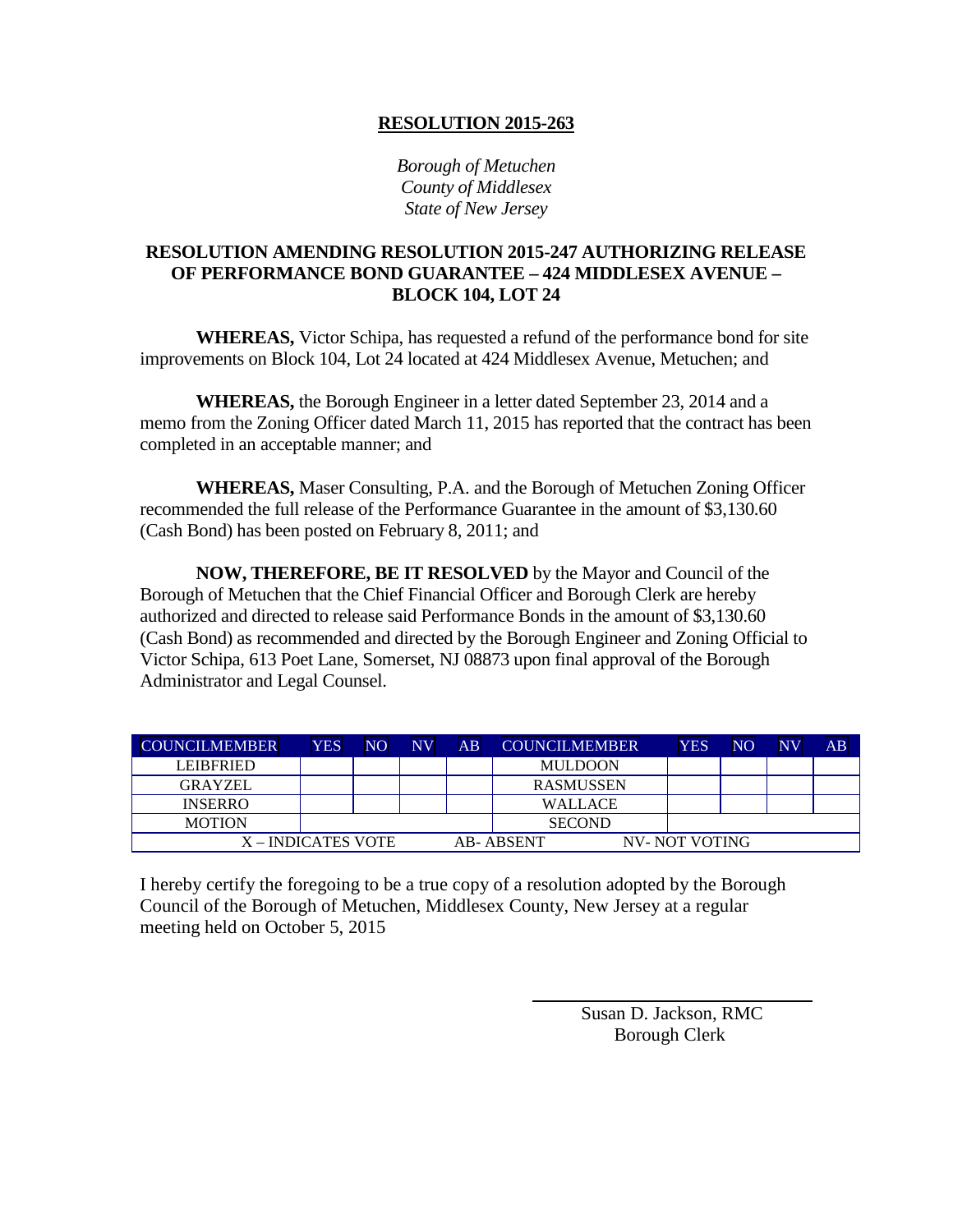*Borough of Metuchen County of Middlesex State of New Jersey*

## **RESOLUTION AMENDING RESOLUTION 2015-190 RELEASE OF STREET OPENING BOND #2015-32 – 22 KENT PLACE - JOHN BURTON PLUMBING & HEATING**

**WHEREAS,** in accordance with the Borough of Metuchen Ordinance, \$500.00 was posted by John Burton Plumbing & Heating as the required Performance Guarantees for Street Opening Bond #2015-32 – 22 Kent Place; and

**WHEREAS,** the Director of Public Works advises that said work has been completed in a manner satisfactory to his department; and

**WHEREAS,** the Director of Public Works advises it is in order to release the monies previously deposited,

**NOW, THEREFORE, BE IT RESOLVED,** by The Borough Council of the Borough of Metuchen that the Chief Financial Officer be and is hereby authorized to release said funds in the amount of \$500.00 to: John Burton Plumbing & Heating., 400 Amboy Avenue, Metuchen, New Jersey 08840 as recommended by the Director of Public Works.

| <b>COUNCILMEMBER</b> | <b>YES</b>                  | NO | NV | AB | <b>COUNCILMEMBER</b> | <b>YES</b> | NO | <b>NV</b> | $\overline{AB}$ |
|----------------------|-----------------------------|----|----|----|----------------------|------------|----|-----------|-----------------|
| LEIBFRIED.           |                             |    |    |    | <b>MULDOON</b>       |            |    |           |                 |
| <b>GRAYZEL</b>       |                             |    |    |    | <b>RASMUSSEN</b>     |            |    |           |                 |
| <b>INSERRO</b>       |                             |    |    |    | <b>WALLACE</b>       |            |    |           |                 |
| <b>MOTION</b>        |                             |    |    |    | <b>SECOND</b>        |            |    |           |                 |
| X-INDICATES VOTE     | NV- NOT VOTING<br>AB-ABSENT |    |    |    |                      |            |    |           |                 |

I hereby certify the foregoing to be a true copy of a resolution adopted by the Borough Council of the Borough of Metuchen, Middlesex County, New Jersey at a regular meeting held on October 5, 2015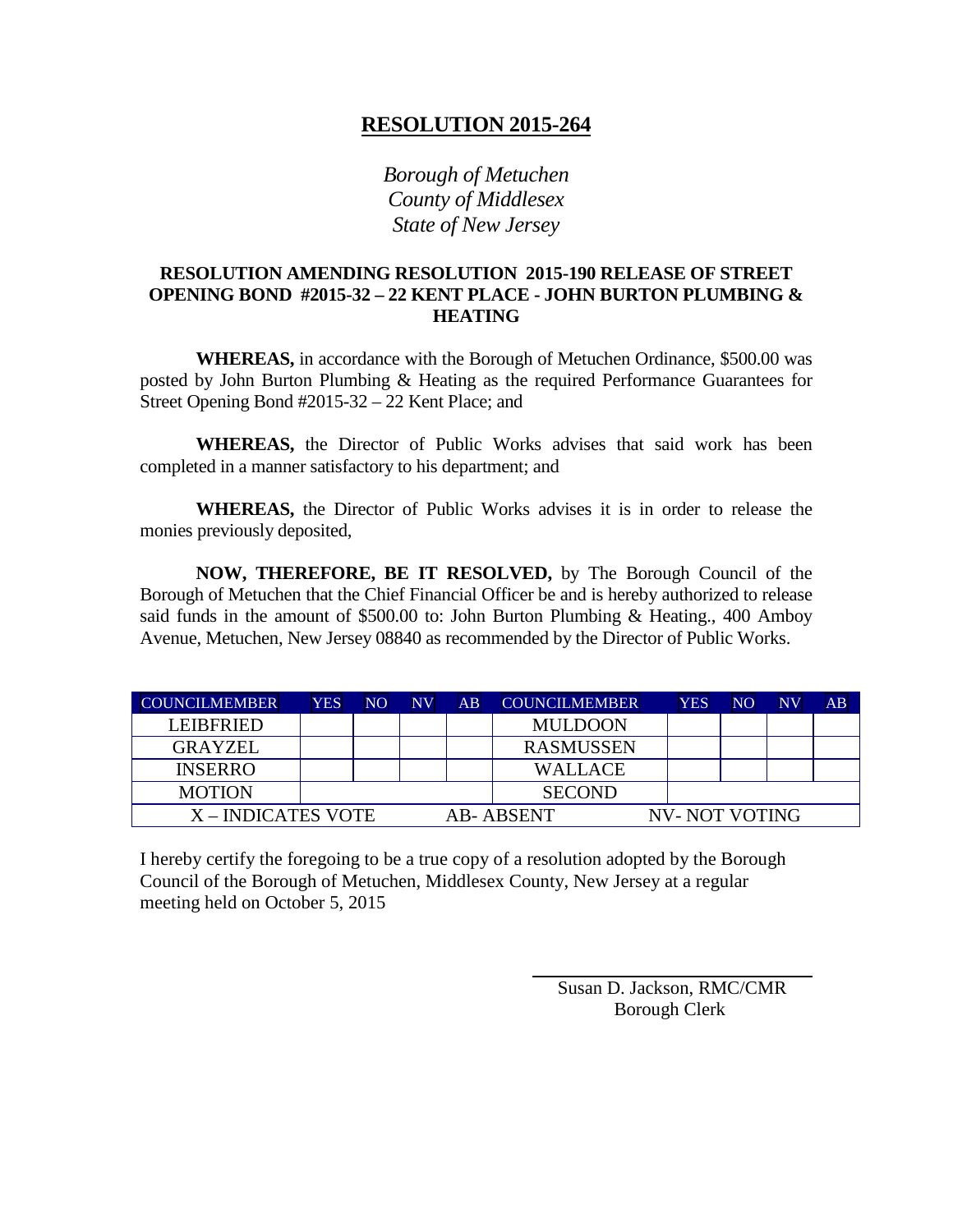*Borough of Metuchen County of Middlesex State of New Jersey*

## **RESOLUTION AMENDING RESOLUTION 2015-214 RELEASE OF STREET OPENING BOND #2015-33 – 209 CENTRAL AVENUE – SHORE SYSTEMS GROUP, LLC**

**WHEREAS,** in accordance with the Borough of Metuchen Ordinance, \$500.00 was posted by Shore Systems Group, LLC as the required Performance Guarantees for Street Opening Bond #2015-33 – 209 Central Avenue; and

**WHEREAS,** the Director of Public Works advises that said work has been completed in a manner satisfactory to his department; and

**WHEREAS,** the Director of Public Works advises it is in order to release the monies previously deposited,

**NOW, THEREFORE, BE IT RESOLVED,** by The Borough Council of the Borough of Metuchen that the Chief Financial Officer be and is hereby authorized to release said funds in the amount of \$500.00 to: Shore Systems Group, LLC, 361 Harper Avenue, Brick, New Jersey 08724 as recommended by the Director of Public Works.

| <b>COUNCILMEMBER</b> | <b>YES</b>                  | NO. | NV | AB | <b>COUNCILMEMBER</b> | YES | NO | <b>NV</b> | AB |
|----------------------|-----------------------------|-----|----|----|----------------------|-----|----|-----------|----|
| LEIBFRIED.           |                             |     |    |    | <b>MULDOON</b>       |     |    |           |    |
| <b>GRAYZEL</b>       |                             |     |    |    | <b>RASMUSSEN</b>     |     |    |           |    |
| <b>INSERRO</b>       |                             |     |    |    | <b>WALLACE</b>       |     |    |           |    |
| <b>MOTION</b>        |                             |     |    |    | <b>SECOND</b>        |     |    |           |    |
| X-INDICATES VOTE     | NV- NOT VOTING<br>AB-ABSENT |     |    |    |                      |     |    |           |    |

I hereby certify the foregoing to be a true copy of a resolution adopted by the Borough Council of the Borough of Metuchen, Middlesex County, New Jersey at a regular meeting held on October 5, 2015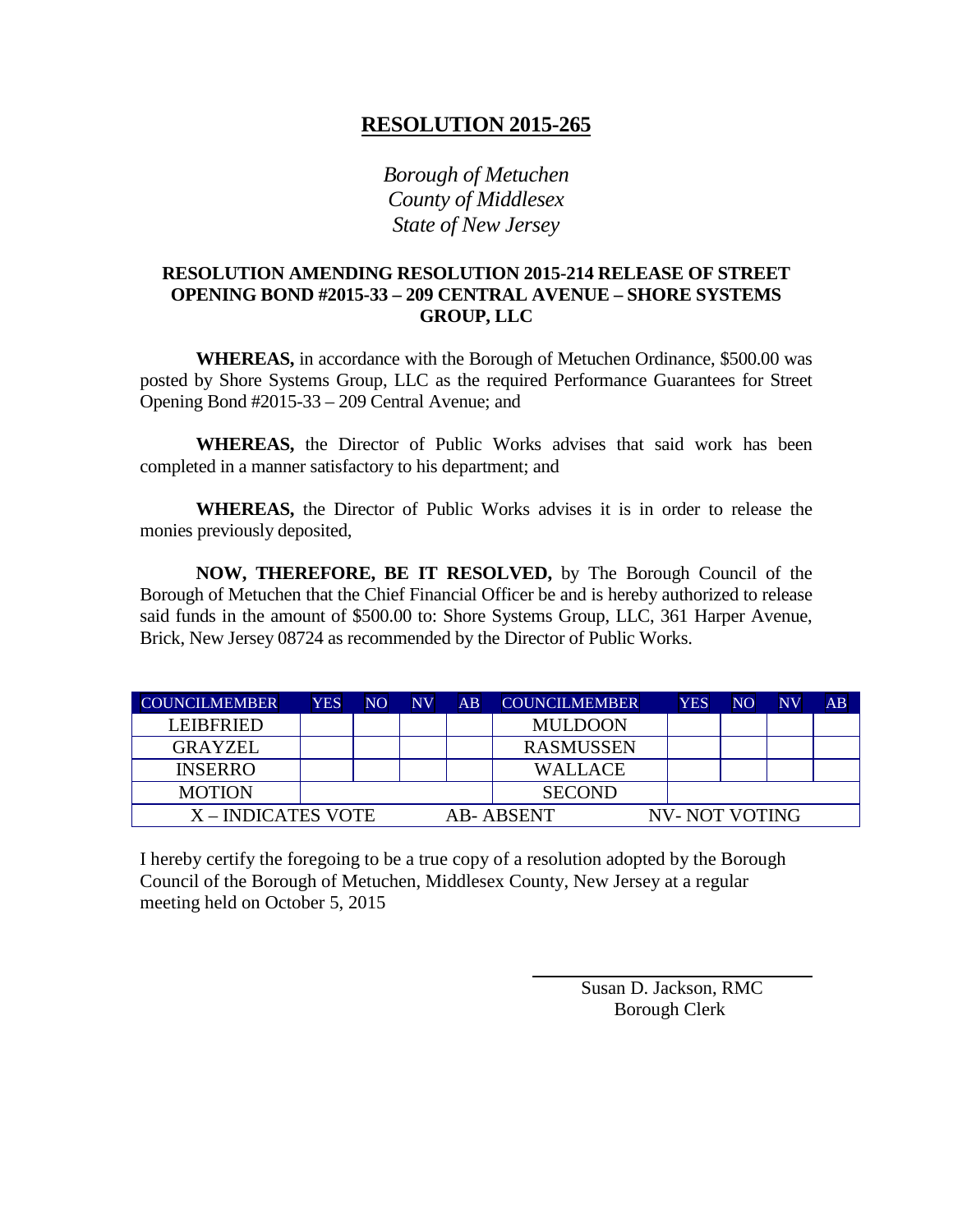*Borough of Metuchen County of Middlesex State of New Jersey*

## **RESOLUTION APPOINTING FIREFIGHTER – LAUREEN L. ANDERSON**

**WHEREAS**, the Mayor and Borough Council have been notified by Rob Donnan, Chief of the Metuchen Fire Department, that Laureen L. Anderson has been approved to be a permanent member of the Metuchen Fire Department; and

**NOW, THEREFORE, BE IT RESOLVED** by the Mayor and Borough Council of the Borough of Metuchen that in accordance with Chapter 8 of the Code of the Borough of Metuchen, **Laureen L. Anderson** be and he is hereby elected, approved, and confirmed as a permanent member of the Fire Department of the Borough of Metuchen.

| <b>COUNCILMEMBER</b> | <b>YES</b> | NO | NV | $\overline{AB}$ | <b>COUNCILMEMBER</b> | <b>YES</b>           | N <sub>O</sub> | $\overline{\text{NV}}$ | AB |
|----------------------|------------|----|----|-----------------|----------------------|----------------------|----------------|------------------------|----|
| <b>LEIBERIED</b>     |            |    |    |                 | <b>MULDOON</b>       |                      |                |                        |    |
| <b>GRAYZEL</b>       |            |    |    |                 | <b>RASMUSSEN</b>     |                      |                |                        |    |
| <b>INSERRO</b>       |            |    |    |                 | <b>WALLACE</b>       |                      |                |                        |    |
| <b>MOTION</b>        |            |    |    |                 | <b>SECOND</b>        |                      |                |                        |    |
| X – INDICATES VOTE   |            |    |    |                 | AB- ABSENT           | <b>NV-NOT VOTING</b> |                |                        |    |

I hereby certify the foregoing to be a true copy of a resolution adopted by the Borough Council of the Borough of Metuchen, Middlesex County, New Jersey at a regular meeting held on October 5, 2015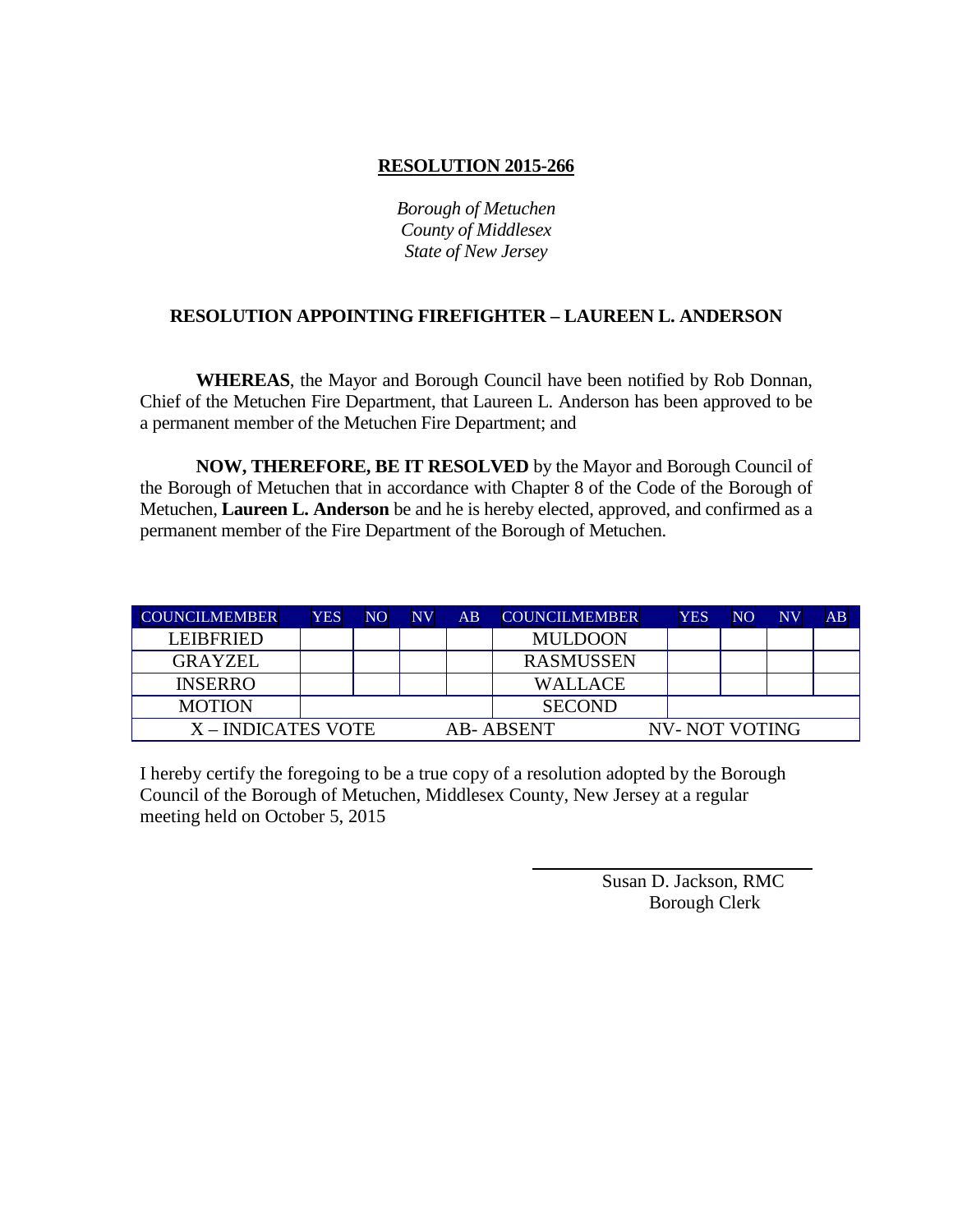*Borough of Metuchen County of Middlesex State of New Jersey*

## **RESOLUTION AUTHORIZING RELEASE OF SITE IMPROVEMENT PERFORMANCE BOND GUARANTEE – 177 CENTER STREET – BLOCK 55, LOTS 4, 5, 6, AND 7 – FOX & FOXX DEVELOPMENT, LLC**

**WHEREAS,** Fox & Foxx Development, LLC, has requested a refund of the performance bonds for site improvements on Block 55, Lots 4, 5, 6, & 7 located at 177 Center Street, Metuchen; and

**WHEREAS,** the Borough Engineer in a letter dated February 25, 2015 and a memo from the Zoning Officer dated June 11, 2015 has reported that the contract has been completed in an acceptable manner; and

**WHEREAS,** Maser Consulting, P.A. and the Borough of Metuchen Zoning Officer recommended the full release of the Site Improvement Performance Guarantee in the amount of a surety bond of \$7,751.16 and a cash bond of \$861.24 which had been posted on September 6, 2013; and

**NOW, THEREFORE, BE IT RESOLVED** by the Mayor and Council of the Borough of Metuchen that the Chief Financial Officer and Borough Clerk are hereby authorized and directed to release said Site Improvement Performance Bonds of a surety bond in the amount \$7,751.16 and a cash bond of \$861.24 as recommended and directed by the Borough Engineer and Zoning Official to Fox & Foxx Development, LLC, 940 Amboy Avenue, Edison, New Jersey, 08837 upon final approval of the Borough Administrator and Legal Counsel.

| <b>COUNCILMEMBER</b> | YES | NO | NV | AB | <b>COUNCILMEMBER</b> | <b>YES</b>    | <b>NO</b> | <b>NV</b> | AB |
|----------------------|-----|----|----|----|----------------------|---------------|-----------|-----------|----|
| <b>LEIBERIED</b>     |     |    |    |    | <b>MULDOON</b>       |               |           |           |    |
| GRAYZEL              |     |    |    |    | <b>RASMUSSEN</b>     |               |           |           |    |
| <b>INSERRO</b>       |     |    |    |    | <b>WALLACE</b>       |               |           |           |    |
| <b>MOTION</b>        |     |    |    |    | <b>SECOND</b>        |               |           |           |    |
| X – INDICATES VOTE   |     |    |    |    | AB-ABSENT            | NV-NOT VOTING |           |           |    |

I hereby certify the foregoing to be a true copy of a resolution adopted by the Borough Council of the Borough of Metuchen, Middlesex County, New Jersey at a regular meeting held on October 5, 2015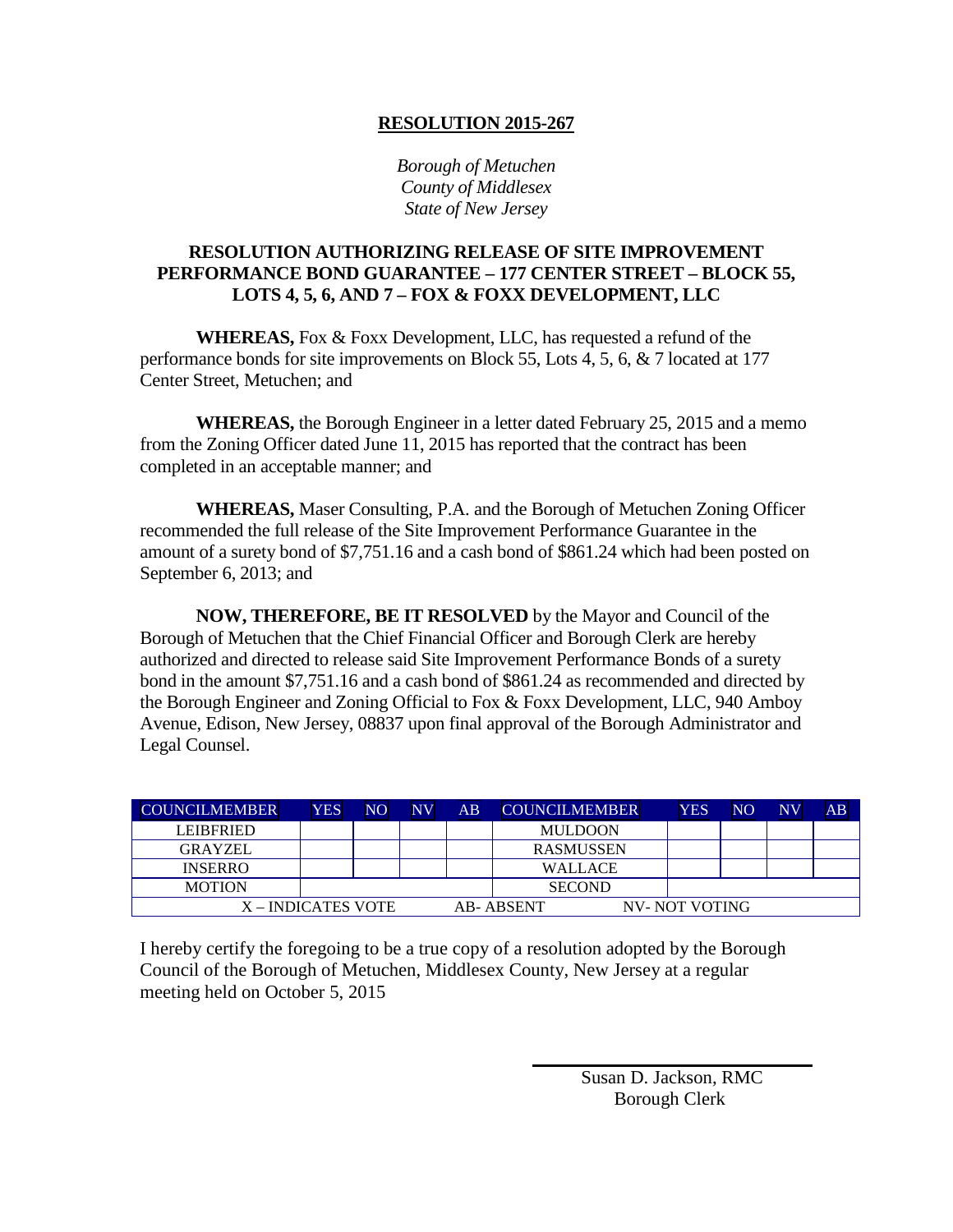*Borough of Metuchen County of Middlesex State of New Jersey*

#### **RESOLUTION AMENDING RESOLUTION 2015-101 AUTHORIZING PURCHASE FROM MIDDLESEX REGIONAL EDUCATIONAL SERVICES COMMISSION FOR REGULAR UNLEADED AND DIESEL FUEL**

**WHEREAS,** there exists a need to purchase **regular unleaded and diesel gasoline** for the Borough of Metuchen, in the County of Middlesex, State of New Jersey; and

**WHEREAS**, this can be purchased through the Middlesex Regional Educational Services Commission #11/12-32 pursuant to the provisions of NJSA 40A:11-11 (5); and

**WHEREAS,** said contract is in effect from October 20, 2013 through October 20, 2016; and

**WHEREAS,** the maximum amount of the purchase of regular unleaded gasoline and diesel fuel for the Borough of Metuchen is not to exceed \$200,000 and funds will be available in the 2015 budget as evidenced by the Chief Financial Officer's Certification of funds from the 2015 budget; and

**WHEREAS,** the Middlesex Regional Educational Services Commission shall be responsible for complying with the provisions of the Local Public Contracts Law (N.J.S.A. 40A:11-1 et seq.) and all other provisions of the revised statutes.

**NOW, THEREFORE, BE IT RESOLVED** by the Borough Council of the Borough of Metuchen, in the County of Middlesex as follows:

1. The Chief Financial Officer and Borough Administrator are hereby authorized and directed to approve and forward a Purchase Order to **National Fuel Oil Inc., 175 Orange Street, Newark, NJ 07103.**

| <b>COUNCILMEMBER</b> | <b>YES</b> | NO. | $\bf NV$ | $\overline{\mathbf{AB}}$ | <b>COUNCILMEMBER</b> | <b>YES</b>    | <b>NO</b> | $N\bar{V}$ | $\overline{\mathbf{AB}}$ |
|----------------------|------------|-----|----------|--------------------------|----------------------|---------------|-----------|------------|--------------------------|
| <b>LEIBERIED</b>     |            |     |          |                          | <b>MULDOON</b>       |               |           |            |                          |
| <b>GRAYZEL</b>       |            |     |          |                          | <b>RASMUSSEN</b>     |               |           |            |                          |
| <b>INSERRO</b>       |            |     |          |                          | <b>WALLACE</b>       |               |           |            |                          |
| <b>MOTION</b>        |            |     |          |                          | <b>SECOND</b>        |               |           |            |                          |
| X – INDICATES VOTE   |            |     |          |                          | <b>AB-ABSENT</b>     | NV-NOT VOTING |           |            |                          |

I hereby certify the foregoing to be a true copy of a resolution adopted by the Borough Council of the Borough of Metuchen, Middlesex County, New Jersey at a regular meeting held on October 5, 2015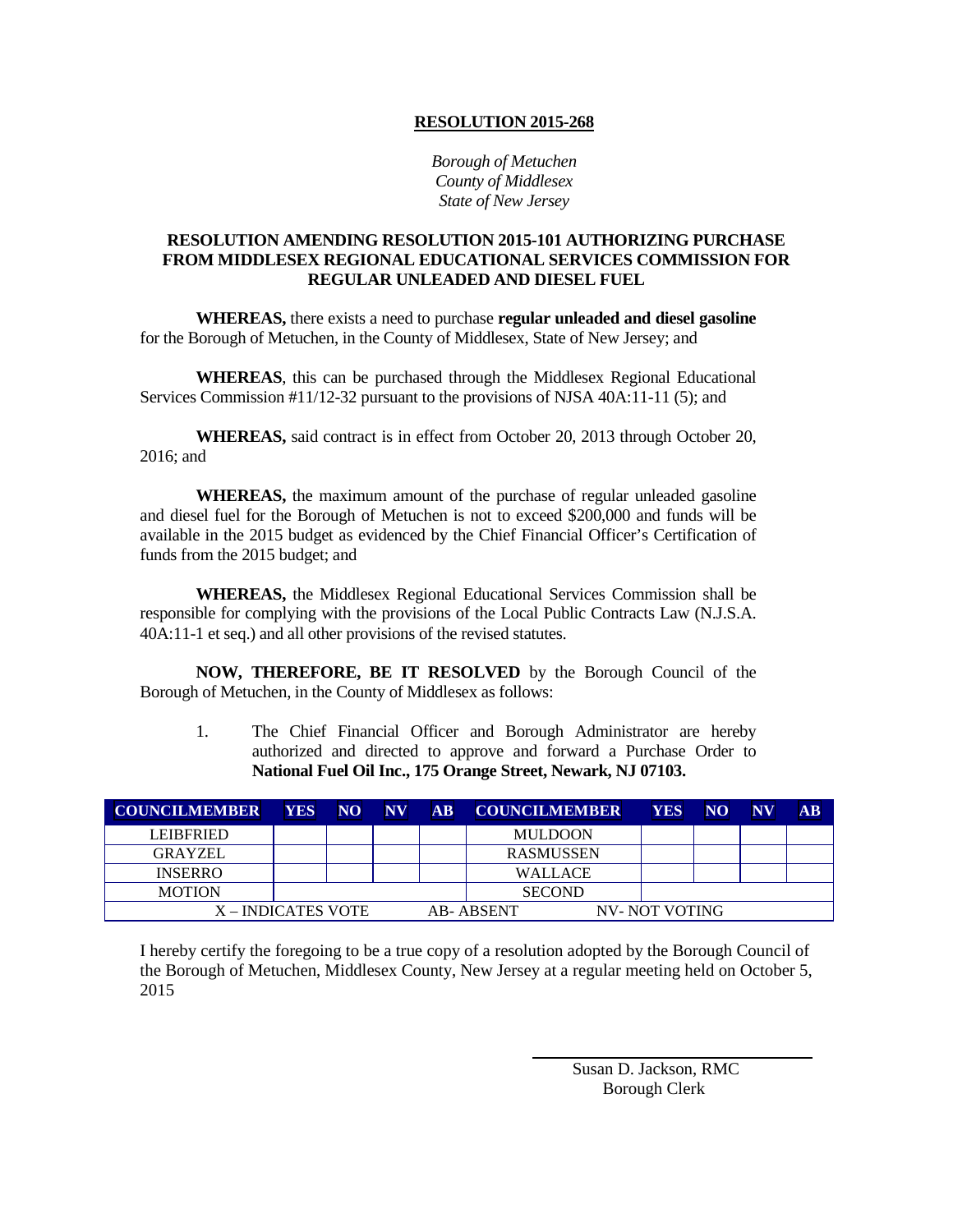*Borough of Metuchen County of Middlesex State of New Jersey*

### **RESOLUTION AUTHORIZING STATE CONTRACT PURCHASE FOR POLICE VEHICLE**

**WHEREAS,** there exists a need for vehicle for the Police Department in the Borough of Metuchen, in the County of Middlesex, State of New Jersey; and

**WHEREAS**, this can be purchased through State Contract #A88728 and T-2776; and

**WHEREAS,** the maximum amount of the purchase of a 2016 Ford Police Interceptor Utility, All Wheel Drive in the Borough of Metuchen is \$26267.20 and funds will be available in the 2011-7 Capital Ordinance as evidenced by the Chief Financial Officer's Certification; and

**WHEREAS,** public bids are not required when the purchase is under a state contract in accordance with 40A:11-12 of the Local Public Contracts Law.

**NOW, THEREFORE, BE IT RESOLVED** by the Borough Council of the Borough of Metuchen, in the County of Middlesex as follows:

1. The Chief Financial Officer and Borough Administrator are hereby authorized and directed to approve and forward a Purchase Order to Winner Ford, 250 Berlin Road, Cherry Hill, NJ 08034.

| <b>COUNCILMEMBER</b> | <b>YES</b> | NO | <b>NV</b>                  | AB | <b>COUNCILMEMBER</b> | <b>YES</b> | N <sub>O</sub> | $\overline{\text{NV}}$ | AB |
|----------------------|------------|----|----------------------------|----|----------------------|------------|----------------|------------------------|----|
| <b>LEIBFRIED</b>     |            |    |                            |    | <b>MULDOON</b>       |            |                |                        |    |
| <b>GRAYZEL</b>       |            |    |                            |    | <b>RASMUSSEN</b>     |            |                |                        |    |
| <b>INSERRO</b>       |            |    |                            |    | <b>WALLACE</b>       |            |                |                        |    |
| <b>MOTION</b>        |            |    |                            |    | <b>SECOND</b>        |            |                |                        |    |
| X – INDICATES VOTE   |            |    | NV-NOT VOTING<br>AB-ABSENT |    |                      |            |                |                        |    |

I hereby certify the foregoing to be a true copy of a resolution adopted by the Borough Council of the Borough of Metuchen, Middlesex County, New Jersey at a regular meeting held on October 5, 2015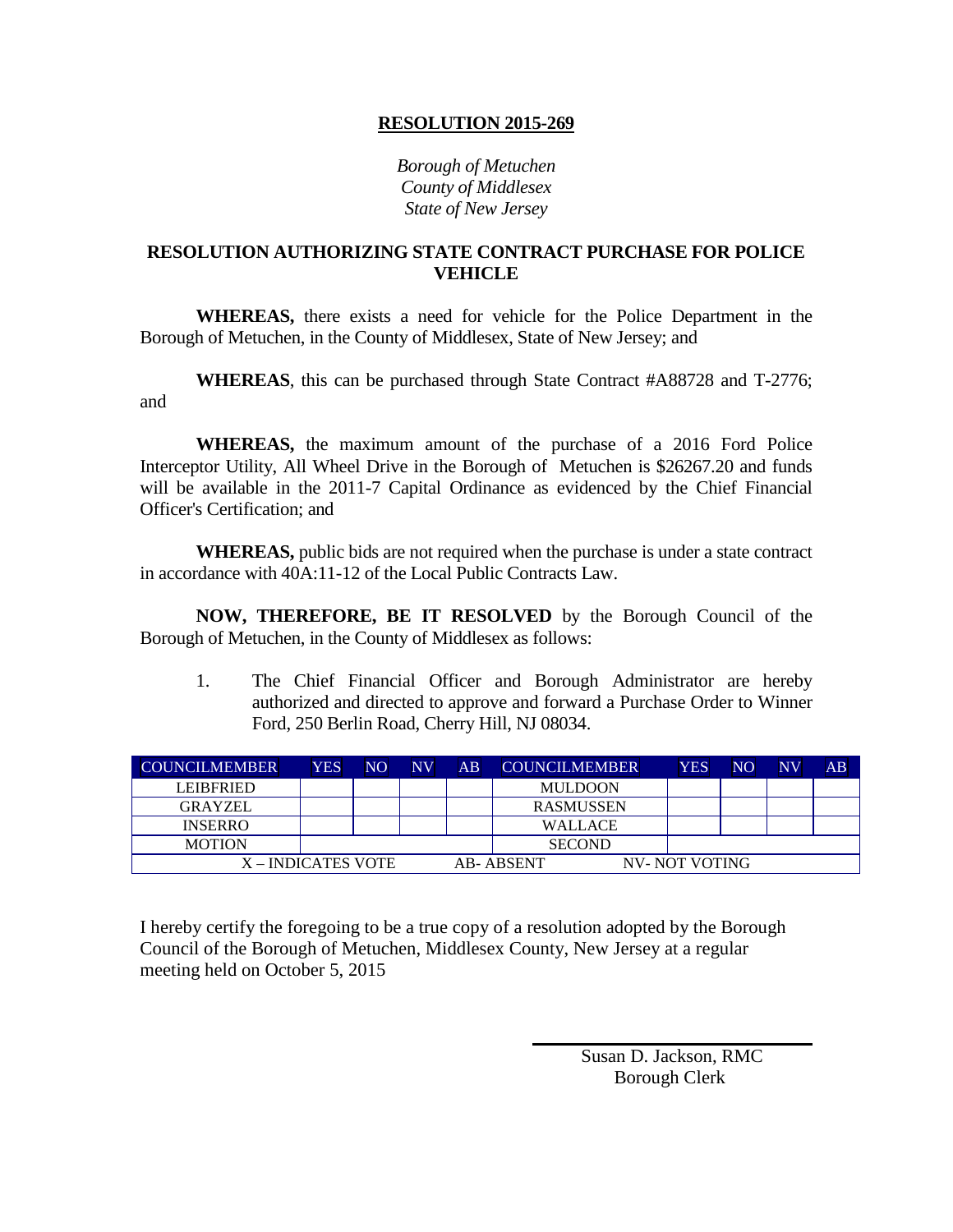*Borough of Metuchen County of Middlesex State of New Jersey*

### **RESOLUTION AUTHORIZING STATE CONTRACT PURCHASE FOR PW TRUCK**

**WHEREAS,** there exists a need for a vehicle for the Public Works Department in the Borough of Metuchen, in the County of Middlesex, State of New Jersey; and

**WHEREAS**, this can be purchased through State Contract #A83012 and T-2007; and

**WHEREAS,** the maximum amount of the purchase of a 2016 Ford Explorer All Wheel Drive in the Borough of Metuchen is \$26,353.00 and funds will be available in the 2010-3 Capital Ordinance as evidenced by the Chief Financial Officer's Certification; and

**WHEREAS,** public bids are not required when the purchase is under a state contract in accordance with 40A:11-12 of the Local Public Contracts Law.

**NOW, THEREFORE, BE IT RESOLVED** by the Borough Council of the Borough of Metuchen, in the County of Middlesex as follows:

1. The Chief Financial Officer and Borough Administrator are hereby authorized and directed to approve and forward a Purchase Order to Winner Ford, 250 Berlin Road, Cherry Hill, NJ 08034.

| <b>COUNCILMEMBER</b> | <b>YES</b>         | NO | NV | AB | <b>COUNCILMEMBER</b> | <b>YES</b>    | N <sub>O</sub> | $N\bar{V}$ | AB |
|----------------------|--------------------|----|----|----|----------------------|---------------|----------------|------------|----|
| <b>LEIBFRIED</b>     |                    |    |    |    | <b>MULDOON</b>       |               |                |            |    |
| <b>GRAYZEL</b>       |                    |    |    |    | <b>RASMUSSEN</b>     |               |                |            |    |
| <b>INSERRO</b>       |                    |    |    |    | <b>WALLACE</b>       |               |                |            |    |
| <b>MOTION</b>        |                    |    |    |    | <b>SECOND</b>        |               |                |            |    |
|                      | X – INDICATES VOTE |    |    |    | AB-ABSENT            | NV-NOT VOTING |                |            |    |

I hereby certify the foregoing to be a true copy of a resolution adopted by the Borough Council of the Borough of Metuchen, Middlesex County, New Jersey at a regular meeting held on October 5, 2015